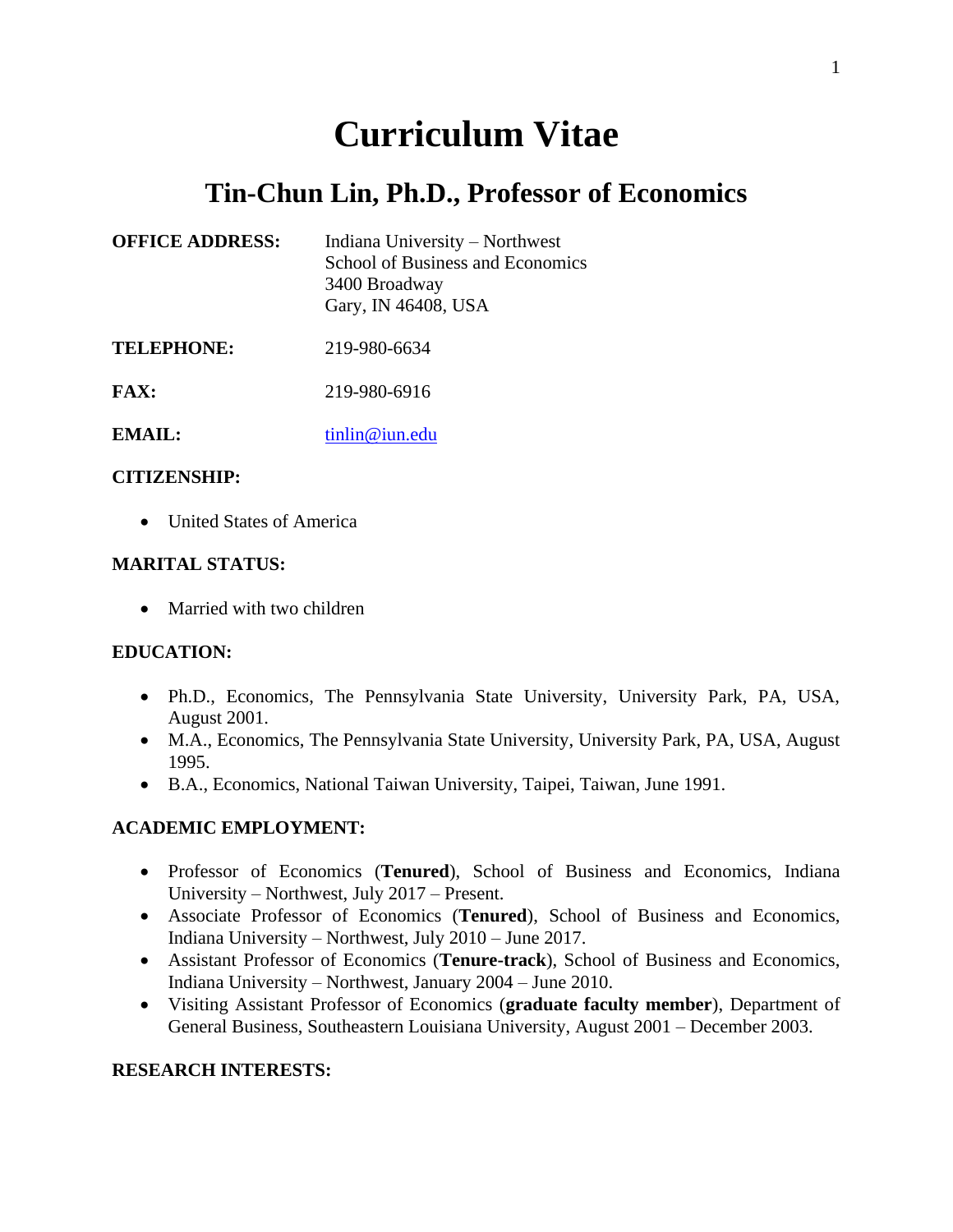- Economics of Education
- Economic Education
- Consumer Economics
- Public Finance
- Development Economics
- Applied Economics (Both Micro and Macro)
- Economic Behavior and Game.

#### **PUBLICATIONS 1 (REFEREED BOOKS AND BOOK CHAPTERS):**

- Lin, Tin-Chun, "Essays on Education Investment, Income Inequality, and Economic Growth: Theoretical and Empirical Analysis" (*ISBN-NR: 978-3-639-23156-4*), *VDM (Verlag Dr. Müller) Publishing House Ltd.*, 2010. [\(http://www.amazon.com/Essays-](http://www.amazon.com/Essays-Education-Investment-Inequality-Economic/dp/3639231562/ref=sr_1_fkmr0_1?ie=UTF8&qid=1266286938&sr=1-1-fkmr0)[Education-Investment-Inequality-](http://www.amazon.com/Essays-Education-Investment-Inequality-Economic/dp/3639231562/ref=sr_1_fkmr0_1?ie=UTF8&qid=1266286938&sr=1-1-fkmr0)[Economic/dp/3639231562/ref=sr\\_1\\_fkmr0\\_1?ie=UTF8&qid=1266286938&sr=1-1](http://www.amazon.com/Essays-Education-Investment-Inequality-Economic/dp/3639231562/ref=sr_1_fkmr0_1?ie=UTF8&qid=1266286938&sr=1-1-fkmr0) [fkmr0\)](http://www.amazon.com/Essays-Education-Investment-Inequality-Economic/dp/3639231562/ref=sr_1_fkmr0_1?ie=UTF8&qid=1266286938&sr=1-1-fkmr0).
- Lin, Tin-Chun, "Restaurant Tipping and Consumer Behavior: An Economic Theoretical Analysis", Published as a book chapter (Chapter 7) in the book: *Current Strategies in Economics and Management* Vol.2, June 18, 2020, pp. 56–65. Published by *Book Publisher International*, United Kingdom. [\(http://bp.bookpi.org/index.php/bpi/catalog/book/185\)](http://bp.bookpi.org/index.php/bpi/catalog/book/185)
- Lin, Tin-Chun, "A Married Couple's Economic Reciprocal Relationship: Application of Game Theory", Published as a book chapter (Chapter 8) in the book: *Current Strategies in Economics and Management* Vol.2, June 18, 2020, pp. 66–75. Published by *Book Publisher International*, United Kingdom. [\(http://bp.bookpi.org/index.php/bpi/catalog/book/185\)](http://bp.bookpi.org/index.php/bpi/catalog/book/185)
- Lin, Tin-Chun, "Modeling the Economic Relationship between Local Taxes and Parental Choice of Education", Published as a book chapter (Chapter 2) in the book: *Insights into Economics and Management***,** Vol. 1, September 25, 2020, pp. 10–15. Published by *Book Publisher International*, United Kingdom. [\(https://bp.bookpi.org/index.php/bpi/catalog/book/276\)](https://bp.bookpi.org/index.php/bpi/catalog/book/276)
- Lin, Tin-Chun, "Determinants of Consumer Intention to Revisit the Same Restaurant and a Simple Algorithm of Coupon Discount Rate", Published as a book chapter (Chapter 3) in the book: *Insights into Economics and Management***,** Vol. 1, September 25, 2020, pp. 16 – 25. Published by *Book Publisher International*, United Kingdom. [\(https://bp.bookpi.org/index.php/bpi/catalog/book/276\)](https://bp.bookpi.org/index.php/bpi/catalog/book/276)
- Lin, Tin-Chun, "Assessing the Economic Impact of Restaurant Coupon Removal on Diners' Consumption Behavior: A Theoretical Analysis", Published as a book chapter (Chapter 4) in the book: *Insights into Economics and Management***,** Vol. 1, September 25, 2020, pp. 26–37. Published by *Book Publisher International*, United Kingdom. [\(https://bp.bookpi.org/index.php/bpi/catalog/book/276\)](https://bp.bookpi.org/index.php/bpi/catalog/book/276)
- Lin, Tin-Chun (Ed.), "Economics of Education and Sustainable Development" (*ISBN 978-3-0365-1718-6 (Hbk); ISBN 978-3-0365-1717-9 (PDF)*), Published by *Sustainability* (**MDPI**), 2021. [\(https://www.mdpi.com/books/pdfview/book/4083\)](https://www.mdpi.com/books/pdfview/book/4083).

#### **PUBLICATIONS 2 (REFEREED JOURNAL ARTICLES):**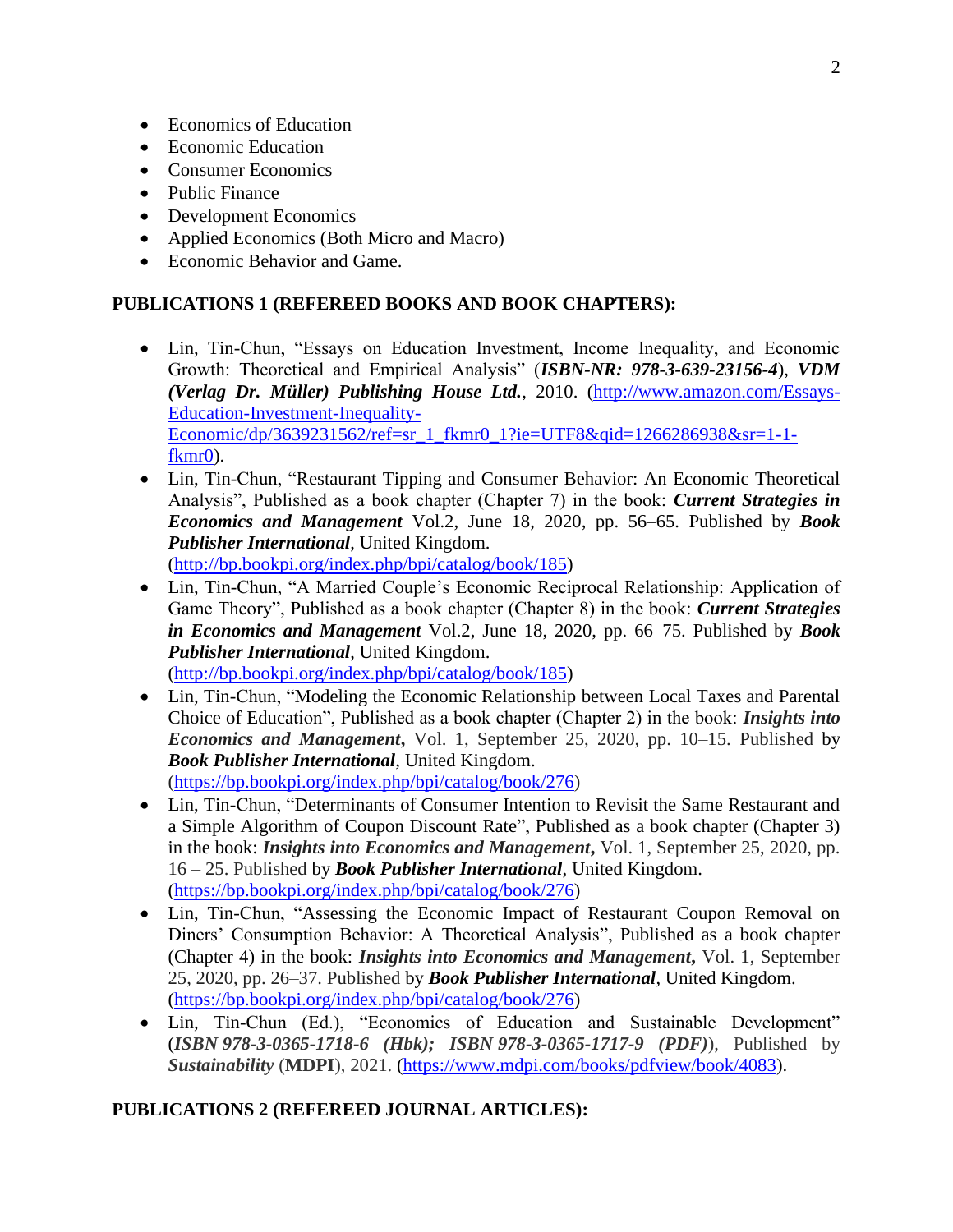• Lin, Tin-Chun, "Student Learning Performance and Satisfaction with Traditional Face-to-Face Classroom vs. Online Learning: Evidence from Teaching Statistics for Business" *E-Learning and Digital Media*, First Published February 23, 2022.

## **2021**

- Lin, Tin-Chun, "Modeling the relationship between parents valuing the importance of children's education relative to parents' entertainment and parents' well-being and investment behavior in education" *Theoretical Economics Letters* (**index by** *EconLit*), 11 (6), 2021, pp. 1090–1100.
- Lin, Tin-Chun, "Modeling the Economic Reciprocal Relationship Between Student Learning and Professor Teaching: An Economic Theoretical Study and Application" *International Journal of Education Economics and Development* (**index by** *EconLit*), Accepted and Forthcoming.

## **2020**

- Lin, Tin-Chun, "Effects of Classroom Experiments on Student Learning Outcomes and Attendance" *International Journal of Education Economics and Development* (**index by** *EconLit*), 11 (1), 2020, pp. 76–93.
- Lin, Tin-Chun, "Restaurant Tipping and Economic Efficiency in the Restaurant Market: An Economic Theoretical Analysis" *Theoretical Economics Letters* (*index by EconLit*). 10 (5), 2020, pp. 1135–1145.

#### **2019**

- Lin, Tin-Chun and Subir Bandyopadhyay, "Are Level of Preparation and Lecture Attendance Related in the Role of Influencing Students' Academic Performance?" *Economics Bulletin* (**index by** *EconLit*), 39 (3), 2019, pp. 2040–2051.
- Lin, Tin-Chun, "Developing an Economic Model for Donations: Theoretical Analysis and Policy Implication" *Theoretical Economics Letters* (**index by** *EconLit*) 9, 2019, pp. 1955–1966.
- Lin, Tin-Chun, "The Impact of Restaurant Coupon Removal on Diners' Consumption Behavior: A Theoretical Analysis" *Theoretical Economics Letters* (**index by** *EconLit*), 9, 2019, pp. 9–20.

#### **2018**

- Lin, Tin-Chun, "Using Classroom Game-Play in Introductory Microeconomics to Enhance Business Student Learning and Lecture Attendance" *Journal of Education for Business*, 93(7), 2018, pp. 294–302.
- Lin, Tin-Chun, "Deriving an Optimal Restaurant Coupon Discount Rate: Evidence and Discussion" *Theoretical Economics Letters* (**index by** *EconLit*), 8, 2018, pp. 1674 – 1683.
- Lin, Tin-Chun, "Impact of Restaurant Owners'/Managers' Handling of Customers' Unexpected Incidents on Customers' Revisit Intention" *International Journal of Economics and Business Research* (**index by** *EconLit*), 15 (1), 2018, pp. 108–124.

## **2017**

• Lin, Tin-Chun, "Modeling Consumer Intention to Revisit the Same Restaurant and a Simple Algorithm of Coupon Discount Rate" *Theoretical Economics Letters* (**index by** *EconLit*), 7, 2017, pp. 1179–1188.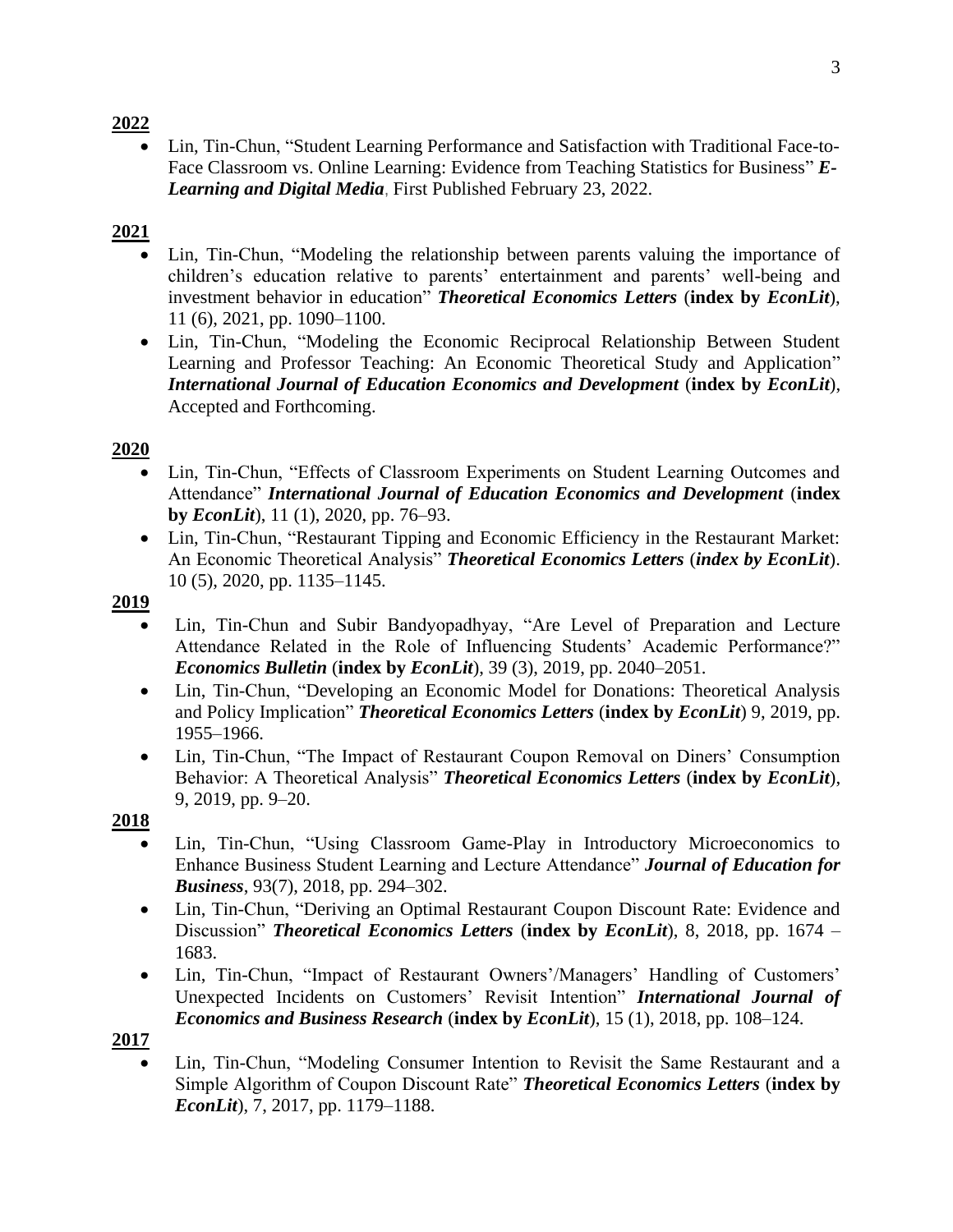• Lin, Tin-Chun, "Building an Economic Theoretical Framework to Link Quizzes, Effort Investment, and Learning Outcomes" *Journal of Economic Insight* (**index by** *EconLit*), 43(1), 2017. pp. 19–45.

## **2016**

- Lin, Tin-Chun, "Does the Timing of Unannounced Quizzes Influence Student Behavior in Effort Investment and Learning Output?" *International Journal of Education Economics and Development* (**index by** *EconLit*), 7(3/4), 2016, pp. 214–223.
- Lin, Tin-Chun, "Effects of Different Types of Quizzes on Student Effort Investment Behavior and Learning Outcomes", *International Journal of Education Economics and Development* (**index by** *EconLit*), 7(1/2), 2016, pp. 33–52.
- Lin, Tin-Chun, "Building a Theoretical Framework to Link Local Taxes and Parental Choice of Education", *Theoretical Economics Letters* (**index by** *EconLit*), 6, 2016, pp. 686–689.
- Lin, Tin-Chun, "An Investigation of the Relationship between In-Class and Out-of-Class Efforts on Student Learning: Empirical Evidence and Strategy Suggestion", *Journal of The Scholarship of Teaching and Learning* (**Published by Indiana University FACET**), 16(4), 2016, pp. 14–32.

#### **2015**

- Lin, Tin-Chun, "A Closer Look at the Relationship between Grades and Teacher Evaluation: The Role of Grade Knowledge" *Journal of Economics* (**indexed by**  *EconLit*), 41(2), 2015, pp. 35–66.
- Lin, Tin-Chun, "Modeling the Relationship between Restaurant Tipping and Consumer Behavior" *Theoretical Economics Letters* (**indexed by** *EconLit*), 5(3), 2015, pp. 389– 395.

## **2014**

- Lin, Tin-Chun, "Does Missing Classes Decelerate Student Progress on Exam Performance? Empirical Evidence and Policy Implications" *Journal of Education for Business*, 89(8), 2014, pp. 411–418.
- Lin, Tin-Chun and Couch, Amanda "The Impact of Federal, State, and Local Taxes on Student Achievement in Public Schools: The Case of Indiana" *Applied Economics Letters* (**indexed by** *EconLit*), 21(3), 2014, pp. 220–223.
- Lin, Tin-Chun, "Empirical Evidence of Students' Post-Exam Effect" *Empirical Economics Review* (**indexed by** *EconLit*), 3(1), March 2014, pp. 1–18.

#### **2013**

- Lin, Tin-Chun, "Endogenous Knowledge Growth: An Empirical Study" *Journal of Economics* (**index by** *EconLit*), 39 (2), 2013, pp. 57 – 75.
- Lin, Tin-Chun, "Student performance and subsequent effort increment investment: Do students behave like producers?" *International Journal of Education Economics and Development* (**index by** *EconLit*), 4(3), 2013, pp. 219 – 232.
- Lin, Tin-Chun and Dunphy, Steven, "Using the Crossword Puzzle Exercise in Introductory Microeconomics to Accelerate Business Student Learning" *Journal of Education for Business*, 88(2), 2013, pp. 89 – 93.
- Lin, Tin-Chun, "Modeling a Married Couple's Reciprocal Relationship" *Theoretical Economics Letters* (**index by** *EconLit*), 3, 2013, pp. 7 – 11.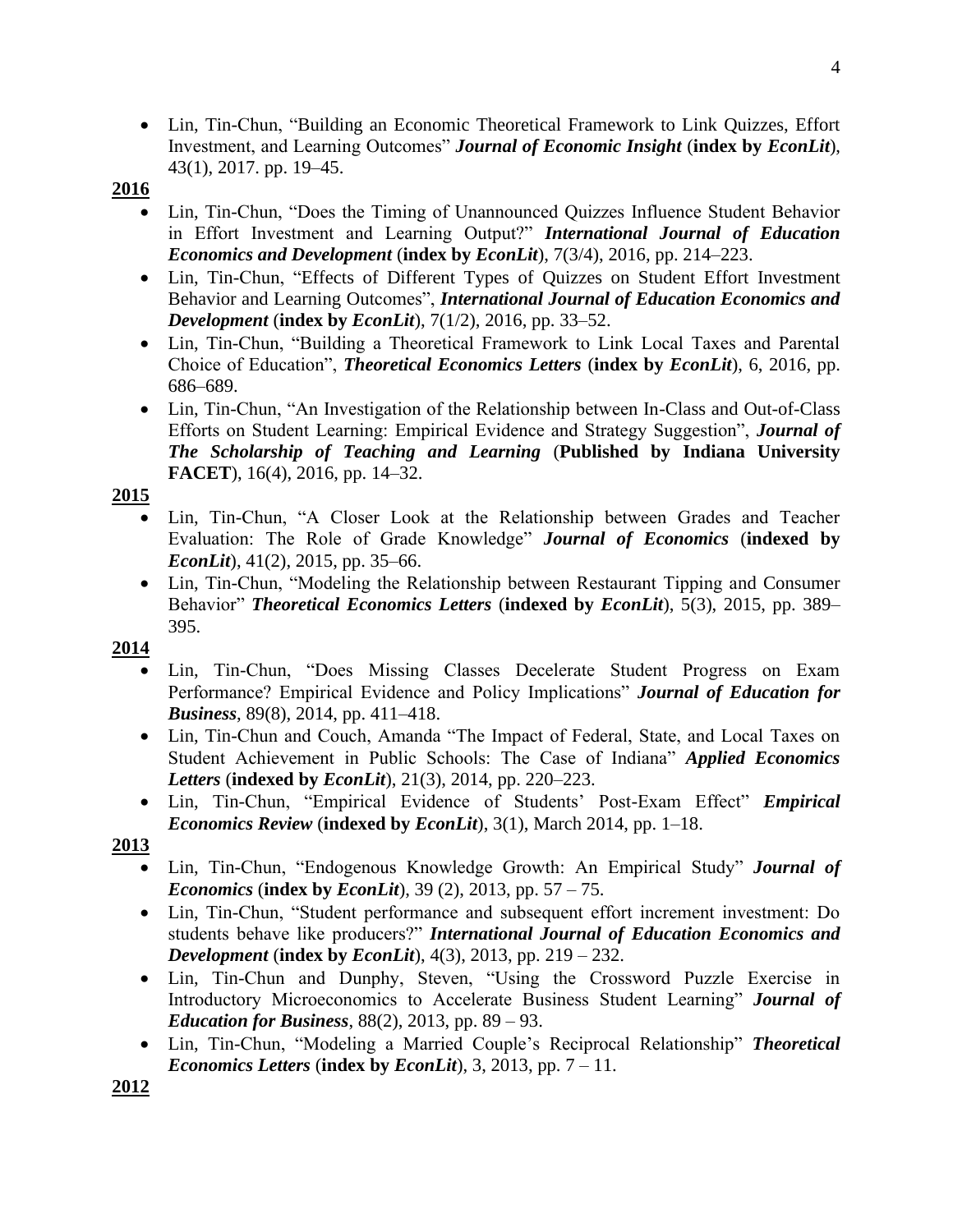- Lin, Tin-Chun, "A Differencing-Data Study of Student Absenteeism and Performance Progress" *Empirical Economics Letters* (**index by** *EconLit*), 11(12), December 2012, pp. 1287–1294.
- Lin, Tin-Chun, "Application of a Static Game of Complete Information: Economic Behaviors of Husbands and Wives" *International Journal of Economics* (**index by**  *EconLit*), 6(2), December 2012, pp. 225 – 247.
- Lin, Tin-Chun; Yu, Wei-Choun; and Chen, Yi-Chi, "Determinants and Probability Prediction of College Student Retention: New Evidence from the Probit Model" *International Journal of Education Economics and Development* (**indexed by** *EconLit*), 3(3), 2012, pp. 217–236.
- Lin, Tin-Chun, "The Cumulative Absenteeism Effect and Exam Performance" *Empirical Economics Letters* (**indexed by** *EconLit*), 11(4), April 2012, pp. 369–378.
- Lin, Tin-Chun, "Does Restaurant Tipping Create the Same Economic Impacts as Sales Tax in the Restaurant Food Market? An Economic Efficiency Analysis", *International Journal of Management* (**United Kingdom**), 29 (1), March 2012, pp. 57–62.
- Lin, Tin-Chun, "A Panel-Data Study of the Economic Effect of Skipped Classes on Exam Performance" *Empirical Economics Letters* (**indexed by** *EconLit*), 11(1), January 2012, pp. 79–86.

- Lin, Tin-Chun, "Effects of Current and Prior Skipped Classes on Current Exam Performance" *Journal for Economic Educators*, 11(2), Fall 2011, pp. 12–24.
- Lin, Tin-Chun, "Economic Effects of Grades on Course Evaluations" *Applied Economics Letters* (**indexed by** *EconLit*), 18 (12), July – August, 2011, pp. 1195–1199.

## **2010**

- Lin, Tin-Chun, "Does a Student's Preference for a Teacher's Instructional Style Matter? An Analysis of an Economic Approach" *Economics Bulletin* (**indexed by** *EconLit*), 30(2) May 11, 2010, pp. 1320–1332.
- Lin, Tin-Chun, "Teacher Salaries and Student Achievement: The Case of Pennsylvania" *Applied Economics Letters* (**indexed by** *EconLit*), 17(6), April, 2010, pp. 547–550.
- Lin, Tin-Chun, "Teacher Quality and Student Performance: The Case of Pennsylvania" *Applied Economics Letters* (**indexed by** *EconLit*), 17(2), February, 2010, pp. 191–195.
- Lin, Tin-Chun, "Absenteeism and Exam Performance: Evidence for Introductory Microeconomics" *Social Science Research Network*, April 28, 2010. Available at SSRN: <http://ssrn.com/abstract=1604829> or<http://dx.doi.org/10.2139/ssrn.1604829>

- Lin, Tin-Chun, "Implications of Grade Inflation: Knowledge Illusion and Economic Inefficiency in the Knowledge Market" *Economics Bulletin* (**indexed by** *EconLit*), 29(3) September 15, 2009, pp. 2321–2331.
- Lin, Tin-Chun, "Teacher Quality and Teacher Salaries: The Case of Pennsylvania" *Economics Bulletin* (**indexed by** *EconLit*), 29(3), August 28, 2009, pp. 2141–2149.
- Lin, Tin-Chun, "Endogenous Effects of Midterm Grades and Evaluations: A Simultaneous Framework" *Economics Bulletin* (**indexed by** *EconLit*), 29(3), July 22, 2009, pp. 1739–1750.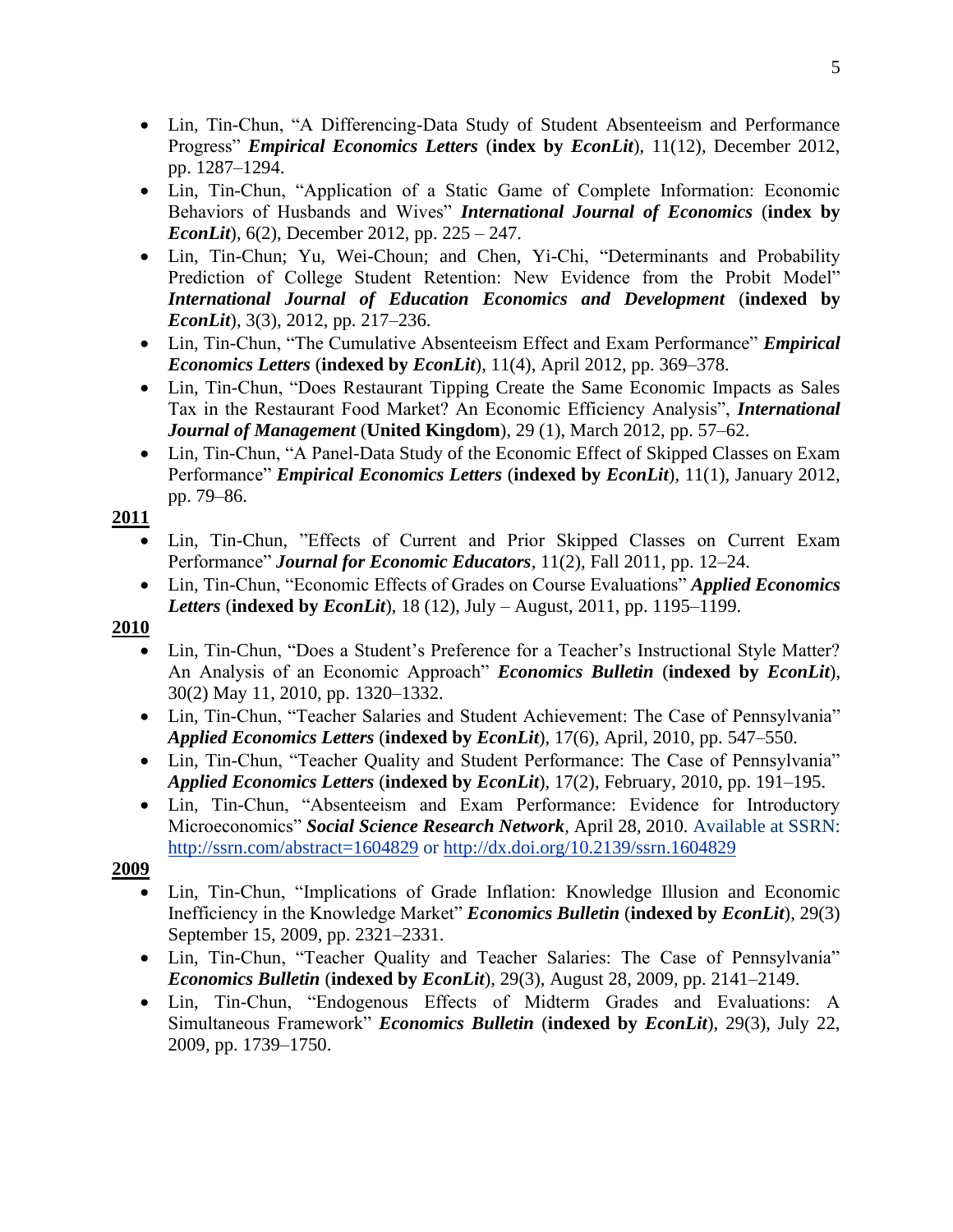- Lin, Tin-Chun, "Application of a Static Game of Complete Information: Economic Behaviors of Professors and Students" *Economics Bulletin* (**indexed by** *EconLit*), 29(3), July 16, 2009, pp. 1683–1691.
- Lin, Tin-Chun, "The Optimal Weighting Algorithm of Education Index in an Empirical Economic Growth Model" *Empirical Economics Letters* (**indexed by** *EconLit*), 8 (2), February 2009, pp. 107–117.

- Lin, Tin-Chun, "Does Teacher's Education Level Have a Greater Impact than Years of Teaching Experience on Student Performance?" *Empirical Economics Letters* (**indexed by** *EconLit*), 7 (7), July 2008, 665–671.
- Lin, Tin-Chun, "Economic Behavior in Student Ratings of Teaching: Revenge or Reward?" *Social Science Research Network*, December 2, 2008. Available at SSRN: <http://ssrn.com/abstract=1318177> or<http://dx.doi.org/10.2139/ssrn.1318177>
- Lin, Tin-Chun, "Attendance and Grades: Economic Behavior Analysis" *Social Science Research Network*, November 10, 2008. Available at SSRN: <http://ssrn.com/abstract=1305370> or<http://dx.doi.org/10.2139/ssrn.1305370>
- Lin, Tin-Chun, "Midterm Achievements and Student Evaluations of Teaching" *Social Science Research Network*, October 1, 2008. Available at SSRN: <http://ssrn.com/abstract=1286647> or http://dx.doi.org/10.2139/ssrn.1286647
- Lin, Tin-Chun, "Local Taxes and Parental Choice of Education: The Case of Pennsylvania" *Economics Bulletin* (**indexed by** *EconLit*), 9 (24), July 2008, pp. 1–10.
- Lin, Tin-Chun, "The Impact of Human Capital on Economic Development" *Indian Development Review* (**indexed by** *EconLit*), 6(2), December 2008, pp. 145–151.

## **2007**

- Lin, Tin-Chun, "Economic Behavior of Restaurant Tipping" *Economics Bulletin*  **(indexed by** *EconLit***),** 4(2), January 2007, pp. 1–10.
- Lin, Tin-Chun, "Do Technology Shocks Matters in Taiwan in The 1990s?" *Asian-African Journal of Economics and Econometrics* (**indexed by** *EconLit*), 7(1), June 2007, pp. 407–416.
- Lin, Tin-Chun, "Economic Behavior of Student Evaluations of Teaching: A Theoretical and Empirical Analysis" *Social Science Research Network*, April 6, 2007. Available at SSRN:<http://ssrn.com/abstract=978518> or<http://dx.doi.org/10.2139/ssrn.978518>

#### **2006**

- Lin, Tin-Chun, "Alternative Measure for Education Variable in an Empirical Economic Growth Model: Is Primary Education Less Important?" *Economics Bulletin* (**indexed by**  *EconLit*), 15(15), December 2006, pp. 1–6.
- Lin, Tin-Chun and Quayes, Shakil, "The Impact of Local Taxes on Public School Performance: The Case of Pennsylvania." *Applied Economics Letters* (**indexed by**  *EconLit*), 13(7), June 2006, pp. 423–426.
- Lin, Tin-Chun, "The Impact of Corporation Income Tax Policy on Investment Expenditures: A United States Survey." *International Journal of Management* (**United Kingdom**), 23(3), September 2006, 412–418.

#### **2005**

• Lin, Tin-Chun, "Determinants of Parental Choice of Education: The Case of Pennsylvania." *Journal of Economics* (**indexed by** *EconLit*), 31(2), December 2005, pp.45–59.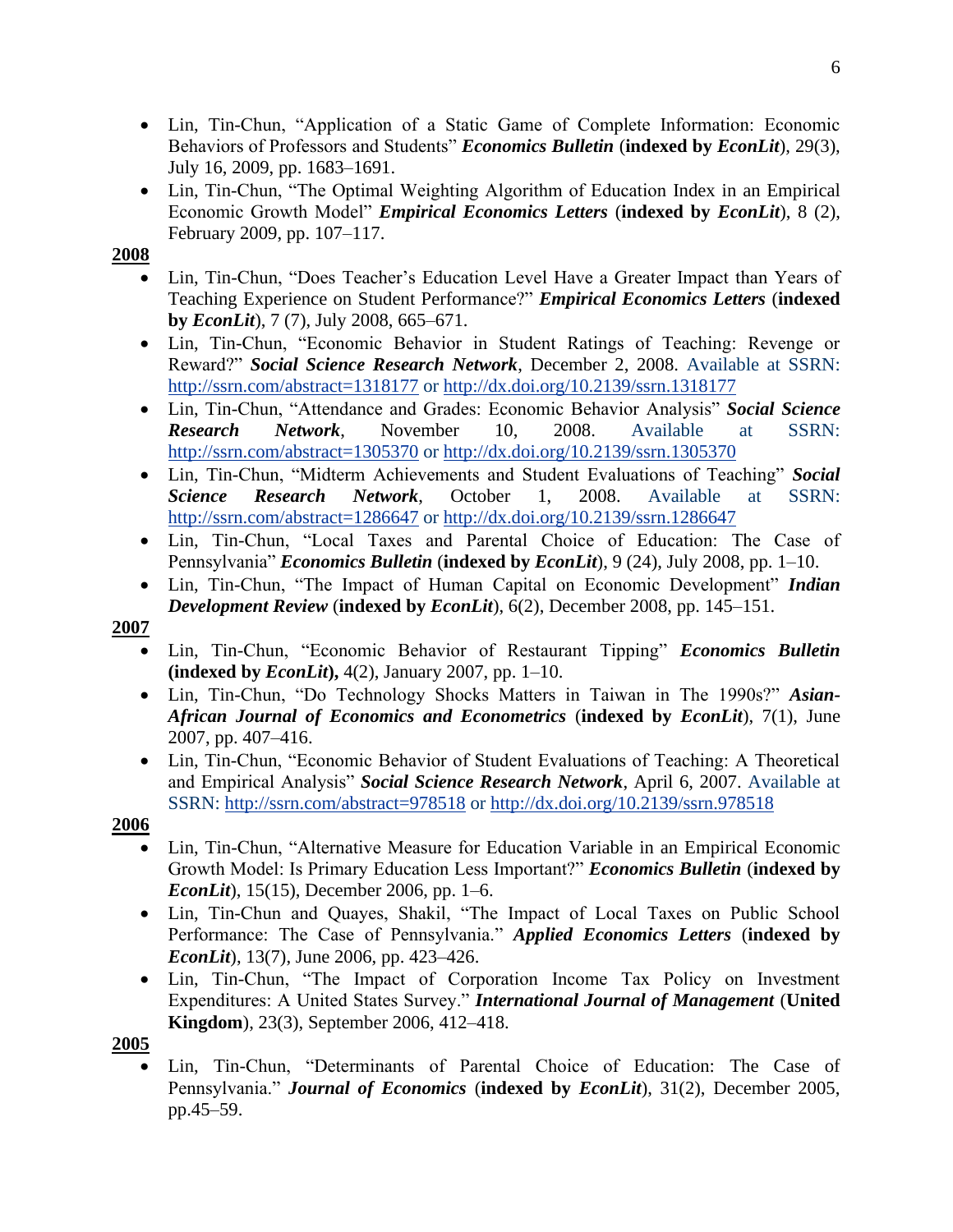- Mitra, Amlan; Stoler, Dorothy; and Lin, Tin-Chun, "Deregulation of the Electric Utility Industry: An Empirical Study." *Public Finance and Management* (**indexed by**  *EconLit*), 5(3), September 2005, pp. 439–453.
- Lin, Tin-Chun, "Investment Tax Credit Policy and Business Behavior." *Journal of the Indiana Academy of the Social Sciences*. 9, 2005, pp. 84–98.

• Lin, Tin-Chun, "The Role of Higher Education in Economic Development: An Empirical Study of Taiwan Case." *Journal of Asian Economics* (**indexed by** *EconLit*), 15(2), April 2004, pp.355–371.

#### **2003**

- Lin, Tin-Chun, "The Parental Choice of Education: Income Inequality and Endogenous Growth." *Journal of Economics* (**indexed by** *EconLit*), 29(2), December 2003, pp.37– 66.
- Hsing, Yu; Lin, Tin-Chun; Gibson, Jo-Anne; and Wallace, Dawn, "Determinants of Credit Card Rates and Policy Implications." *International Journal of Management* (**United Kingdom**), 20(3), September 2003, pp. 395–400.
- Lin, Tin-Chun, "Education, Technical Progress, and Economic Growth: The Case of Taiwan." *Economics of Education Review* (**indexed by** *EconLit*), 22 (2), March 2003, pp. 213–220.

## **PUBLICATIONS 3 (REFEREED PROCEEDINGS):**

- Lin, Tin-Chun, "The Effect of Education and The Role of Technical Progress in Taiwan's Economic Development" *Academy of Economics and Finance 29th Annual Proceedings*, February 2002, pp. 81–90.
- Lin, Tin-Chun, "Tax Credit Policy and Business Behavior," *Mid-South Association of Business Disciplines 10th Annual Proceedings*, October 2002, pp. 17–21.

## **PUBLICATIONS 4 (REFEREED JOURNAL NEWSLETTER):**

• Lin, Tin-Chun "Using Quizzes to Improve Students' Learning" *The Teaching Professor*, 28(10), December 2014. pp. 7–8.

## **PUBLICATIONS 5 (NON-REFEREED WORKING ARTICLES):**

• Subir Bandyopadhyay and Tin-Chun Lin, "IU Northwest Regional Business Confidence Survey for 2018", July 2019.

## **ACADEMIC HONOR MEMBERSHIP:**

- Associate Member of the Center for East Asian Studies, University of Chicago [\(http://ceas.uchicago.edu/center/associates.shtml\)](http://ceas.uchicago.edu/center/associates.shtml), June 2005 – Present.
- Honorary Member at Asian School of Management and Technology [\(http://www.asiansmt.blogspot.com/\)](http://www.asiansmt.blogspot.com/), March 2008 – Present.
- Lifetime Member (Faculty) in *Beta Gamma Sigma*, the Honor Society for Collegiate Schools of Business.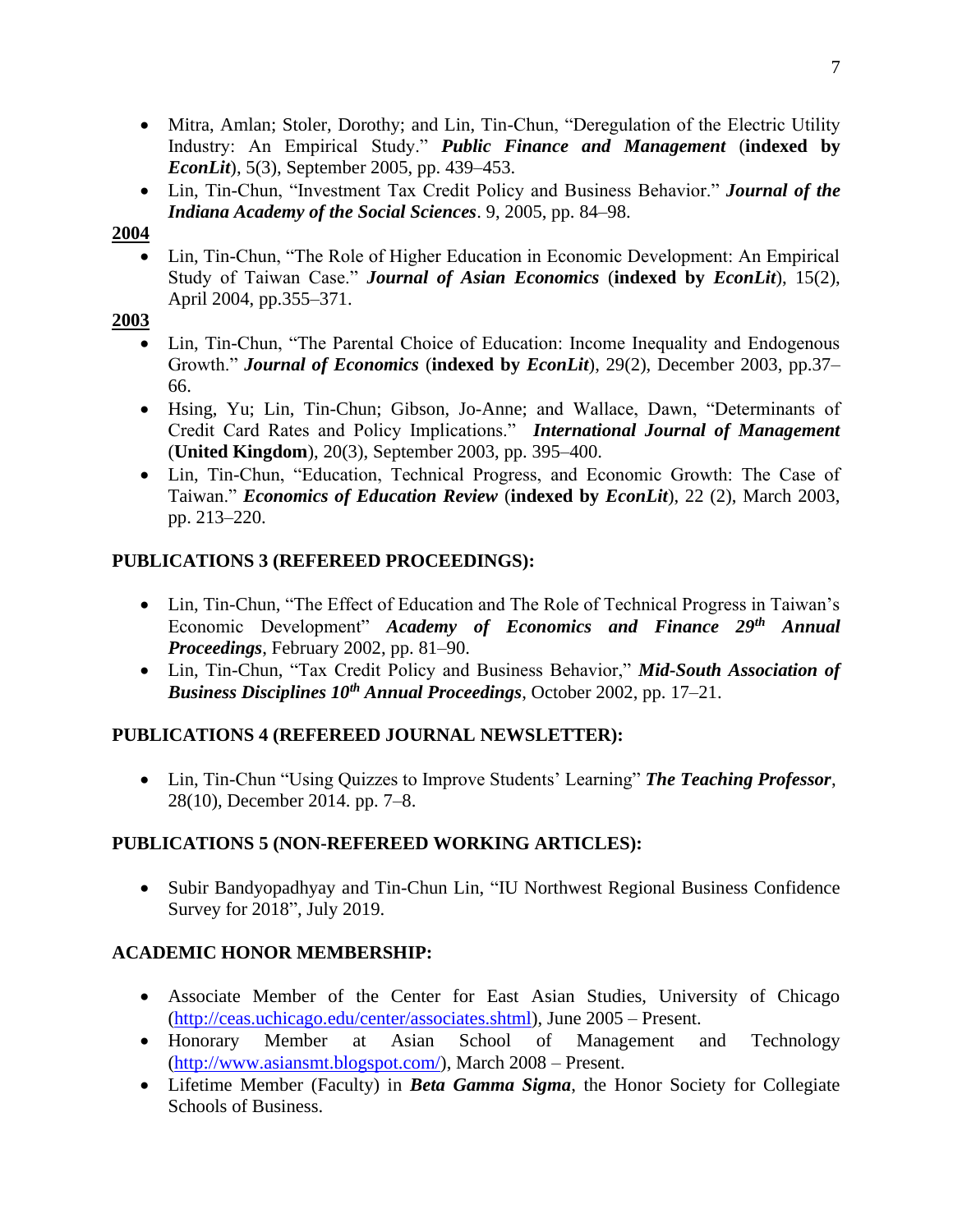• Included in *Who's Who in America* in 2010, 2011, 2012, 2013, 2014, 2015, 2016, 2017, 2018, 2019, 2020, 2021, 2022; and *Who's Who in World* in 2011, 2012, 2013, 2014, 2015, 2016, 2017, 2018, 2019, 2020, 2021, 2022.

## **COURSES TAUGHT:**

- Intermediate Macroeconomics (Face-to-Face)
- Intermediate Microeconomics (Face-to-Face)
- Managerial Economics (MBA Program; Face-to-Face)
- Statistical Tools for Management (MBA Program; Both Online and Face-to-Face)
- Statistics (Undergraduate Program; Both Online and Face-to-Face)
- Introduction to Managerial Economics (Face-to-Face)
- Introduction to Statistics Theory for Economics and Business (Online and Face-to-Face)
- Public Finance (Face-to-Face)
- Money and Banking (Face-to-Face)
- Principles of Microeconomics (Face-to-Face)
- Principles of Macroeconomics (Both Online and Face-to-Face)
- Elements of Economics (Face-to-Face)
- Survey of Economics (Both Online and Face-to-Face)

#### **STUDENT RESEARCH PAPERS SUPERVISED:**

#### **2022**

- Student's name: Mariah Alao. Title: Do Post-Secondary Education for High School Students Improve Student Achievement and Future Productivity? Spring, 2022.
- Student's name: Wenceslado Rodriguez. Title: School Funding and Student Performance. Spring, 2022.

#### **2021**

- Student's name: Betty Tolbert. Title: The State of the Workforce while Battling a Pandemic – What Happens to Workforce Now? Fall, 2021.
- Student's name: Daniel S. Riordan. Title: Impact of the Free Lunch Program at Public Schools from K-12 on Student Learning Performance: Evidence from Northwest Indiana. Spring 2021.

#### **2020**

• Student's name: Gina Chapa. Title: An Investigation of The Relationship Between Household Income and the High School Graduation Rate: Evidence from Northwest Indiana. Spring 2020.

#### **2019**

Student's name: Henry Georgas. Title: The impact of property taxes on student achievement in Indiana public schools. Fall, 2019.

#### **2018**

• Student's name: Matthew Paskash. Title: Evaluating Performance-Based Incentives for Teachers: A Case Study of the Indiana Department of Education's TAG Program. Fall, 2018.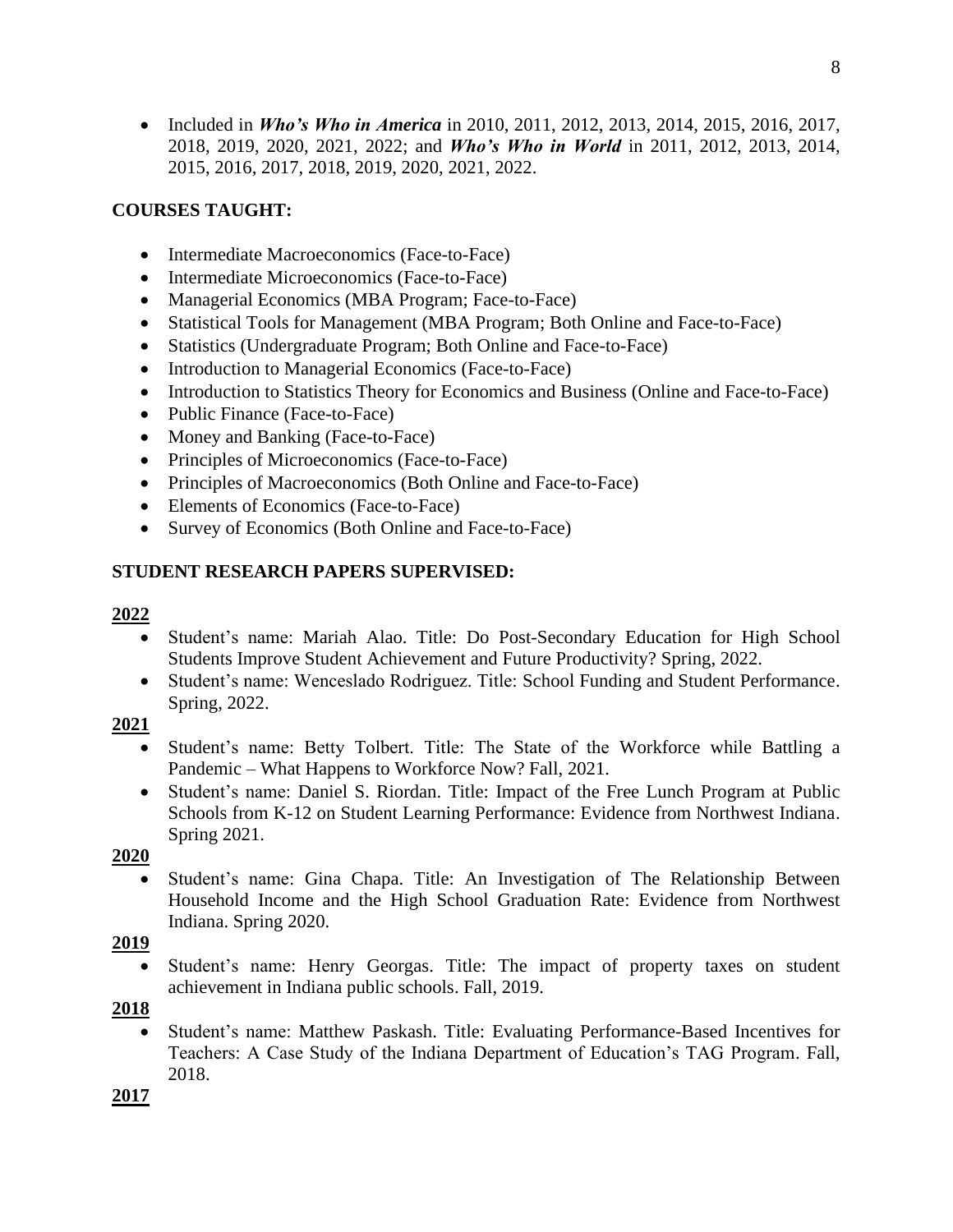• Student's name: Nicolas Estrada. Title: How corporate income taxes and government policy can affect the economy? Spring, 2017.

#### **2016**

• Student's name: Ryan Bement. Title: Microeconomic behavior of restaurant tipping and its economic efficiency. Fall, 2016.

#### **2015**

- Student's name: Peter Jideonwo. Title: How public finance can help better education and reduce crime. Fall, 2015.
- Student's name: Alan Whipps. Title: The economic effect of corporation income tax on private investment. Spring, 2015.

#### **2014**

• Student's name: J'Aaron Bentley. Title: Teacher salary and student performance in Indiana public schools. Spring, 2014.

#### **2013**

- Student's name: Laverne Cohen. Title: The Impact of fiscal funding on student achievement in Northwest Indiana public schools. Spring, 2013.
- Student's name: Amanda Couch. Title: The Impact of Federal, State, and Local Taxes on Student Achievement in Public Schools: The Case of Indiana. Summer, 2013.

#### **2012**

• Student's name: Andrew Hardesty. Title: School deficit and student performance in Northwest Indiana public schools. Fall, 2012.

#### **2011**

• Student's name: Michael Massengill. Title: Does the government finance public schools and distribute the money efficiently and fairly? Spring, 2011.

#### **2008**

• Student's name: Dustin Hudak. Title: Public school expenditure and student achievement in Indiana public schools. Summer, 2008.

#### **2007**

• Student's name: Barrett Starks. Title: Survey and review current banking system in the United States. Spring, 2007.

## **STUDENT COUNSELING/MENTORING:**

#### **2022**

• Student's name: Marcel Evans. Issue: advising him about teaching economics in high school, because he is a senior education major but focus on economics education and will teach economics in high school. He interviewed me for an hour for his last year project. Spring, 2022.

## **2021**

• Student's name: Robert Tucker. Issue: advising the former student who wants to go to the graduated school program and writing recommendation letters for him to apply for several graduated schools, Spring, 2021.

#### **2020**

• Student's name: Brittany Sable. Issue: advising and helping the student regarding taking finance courses in the Spring semester, January 14, 2020.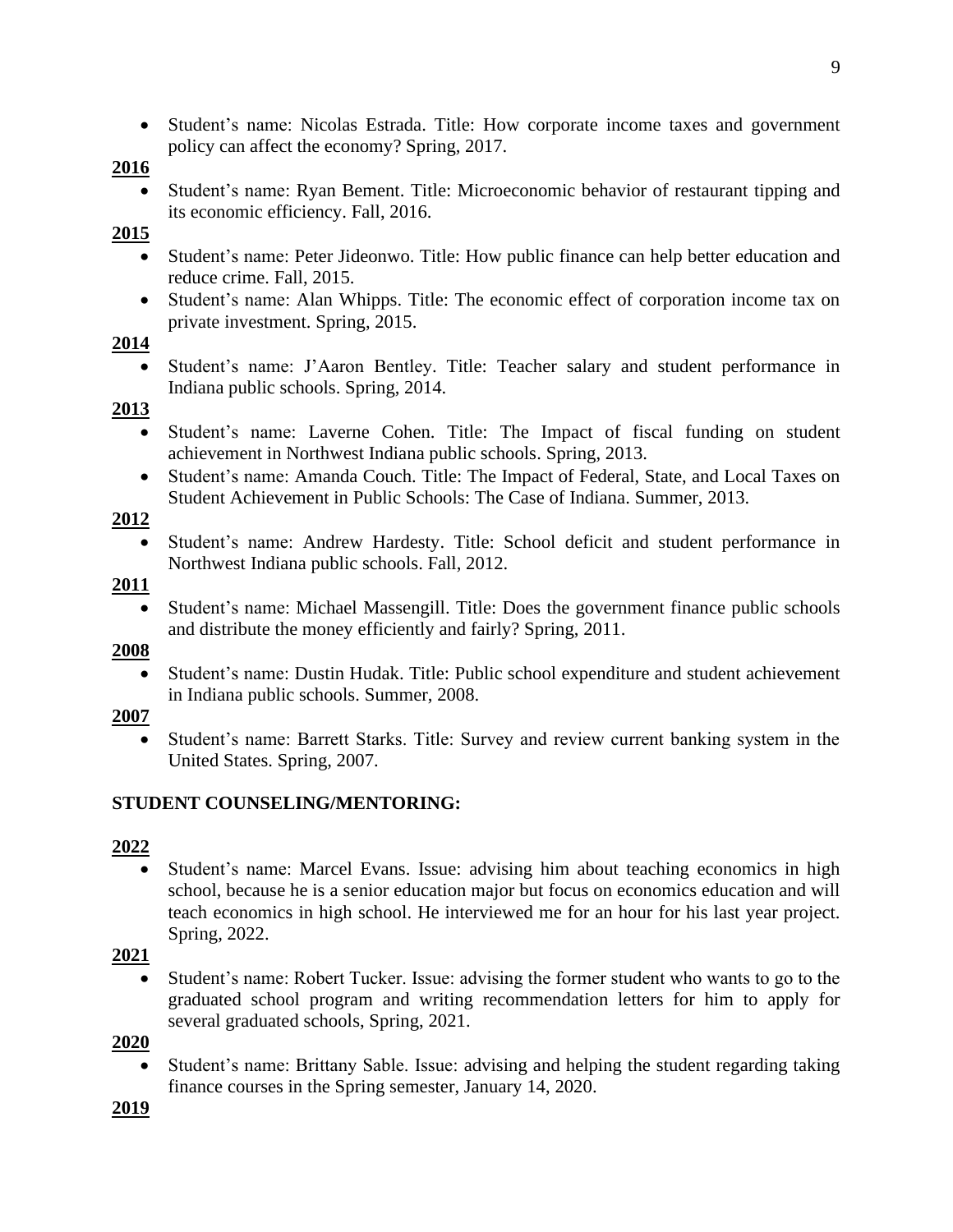- Student's name: Henry Georgas. Issue: advising the student about econ major courses taken, whether go to the Ph.D. program in economics or directly enter the job market, and recommendation letter written to job application. Fall, 2019.
- Student's name: Anusuya Bandyopadhyay. Issue: recommendation letter written to internship application. Summer, 2019.

- Student's name: Juan Murillo. Issue: advising the student about econ major courses taken, and recommendation letter written to scholarship application. Fall, 2018.
- Student's name: Brian Orr. Issue: advising the student about econ major courses taken. Fall, 2018.
- Student's name: Matthew Paskash. Issue: advising the student about Ph.D. in econ courses taken, and recommendation letter written to Ph.D. program application. Fall, 2018.
- Student's name: Kamal Rahmani. Issue: advising the student about MBA program courses taken, and recommendation letter written to MBA program application. Fall, 2018.
- Student's name: Alex Tam. Issue: advising the student about econ major courses taken, whether go to MBA program or directly enter the job market, and recommendation letter written to internship application. Fall, 2018.

#### **2017**

Student's name: Nicolas Estrada. Issue: advising the student about econ major courses taken, and whether go to Ph.D. program in econ or directly enter the job market. Fall, 2018.

## **2016**

- Student's name: Ryan Abrego. Issue: advising the student about econ major courses taken, and whether go to Ph.D. program in econ or directly enter the job market. Fall, 2016.
- Student's name: Andrew Barras. Issue: advising the student about econ major courses taken, and whether go to Ph.D. program in econ or directly enter the job market. Fall, 2016.
- Student's name: Ryan Bement. Issue: advising the student about econ major courses taken, and whether go to Ph.D. program in econ or directly enter the job market. Fall, 2016.

## **2015**

- Student's name: Zachary Bujaki. Issue: advising the student about econ major courses taken, and whether go to Ph.D. program in econ or directly enter the job market. Spring, 2015.
- Student's name: Anthony Rettig. Issue: recommendation letter written to MBA program application. Fall, 2015.

## **2014**

Student's name: Steven M. Weinbrenner. Issue: advising the student about Ph.D. in econ courses taken, and recommendation letter written to Ph.D. program application. Spring, 2014.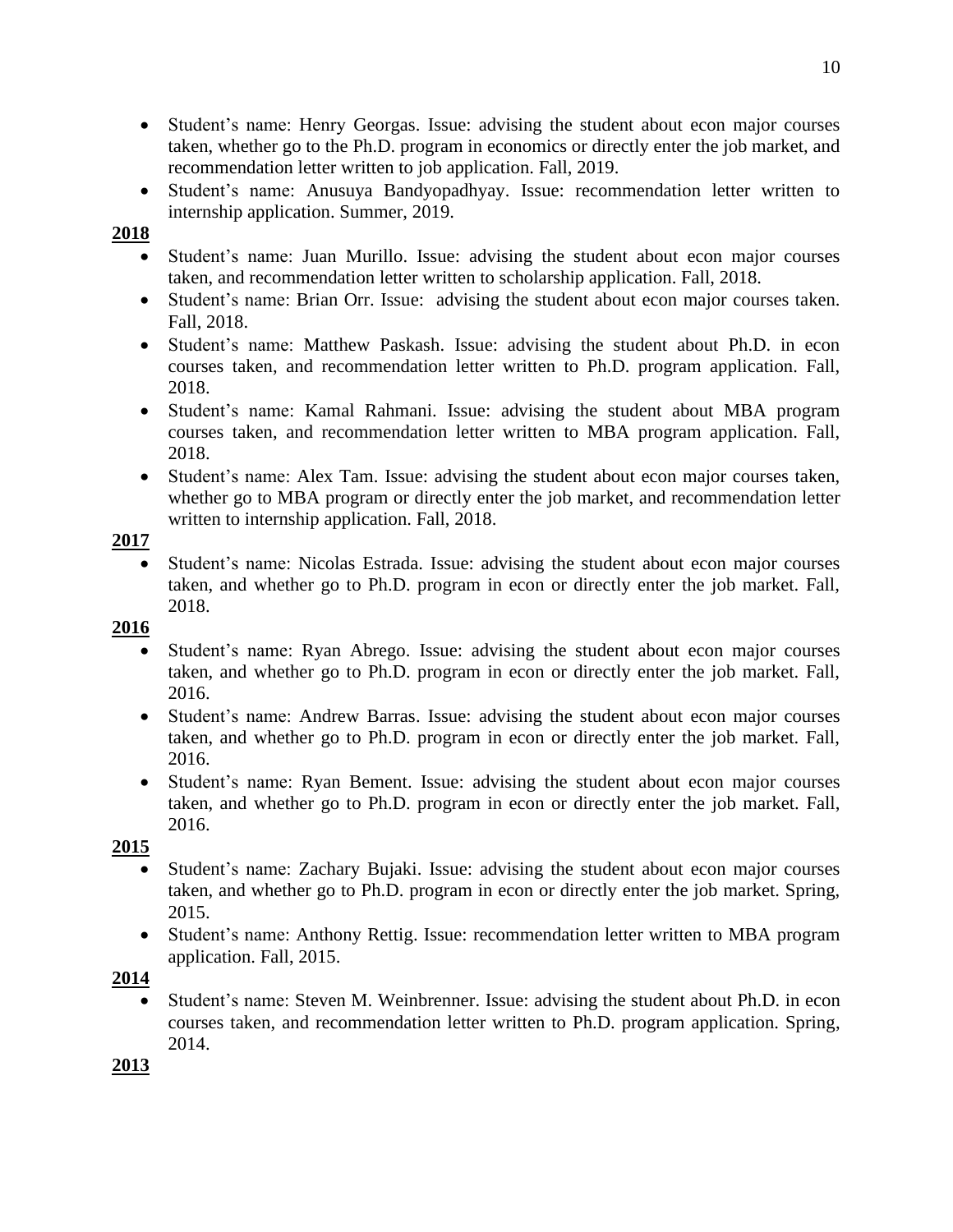- Student's name: Laverne Cohen. Issue: advising the student about econ major courses taken, and whether go to the Ph.D. program in economics or directly enter the job market. Fall, 2013.
- Student's name: DeJuan DeVoe. Issue: advising the student about econ major courses taken, and whether go to the Ph.D. program in economics or directly enter the job market. Summer, 2013.
- Student's name: Katherine Caldero'n. Issue: advising the student about econ major courses taken, whether go to the Ph.D. program in economics or directly enter the job market, and recommendation letter written to job application. Fall, 2013.
- Student's name: Zach Schmelter. Issue: recommendation letter written to job application. Fall, 2013.

- Student's name: Robert Fedorchak. Issue: recommendation letter written to scholarship application. Spring, 2012.
- Student's name: Candace Shaw. Issue: advising the student about econ major courses taken, and recommendation letter to prevent her current "I" grade in microeconomics from becoming an "F" to the Dean of College of Arts and Sciences. Summer, 2012.

#### **2011**

• Student's name: Yunxia Chao. Issue: advising the student who is Xi'an Jiaotong University in China. She was working on her thesis. She asked me for help and advice via emails. Summer, 2011.

#### **2010**

- Student's name: Ann Kalb. Issue: recommendation letter written to scholarship application. Spring, 2010.
- Student's name: Robert Taylor. Issue: advising the student about MBA program courses taken, and recommendation letter written to MBA program application. Summer, 2010.

#### **2009**

• Student's name: Carrie Collins. Issue: advising the student about courses taken, and recommendation letter written to Financial Scholarship application. Summer, 2009.

#### **2008**

• Student's name: Gina Connolly. Issue: advising the student about courses taken, and recommendation letter written to graduate school of Nursing and Business application. Fall, 2008.

#### **2007**

- Student's name: Gina Connolly. Issue: recommendation letter written to medical professions scholarship application. Spring, 2007.
- Student's name: Bethany Martin. Issues: recommendation letter written to several different scholarship applications. Fall, 2007.

## **2006**

• Student's name: Gina Connolly. Issue: recommendation letter written to the leadership development program application. Spring, 2006.

## **MEDIA INTERVIEW TALK:**

• Interviewed by PBS Lakeshore on September  $10<sup>th</sup>$ , 2019. YouTube channel: The [Roundtable Perspective.](https://www.youtube.com/channel/UC6V39wyymX7aGy64VXbO8mg)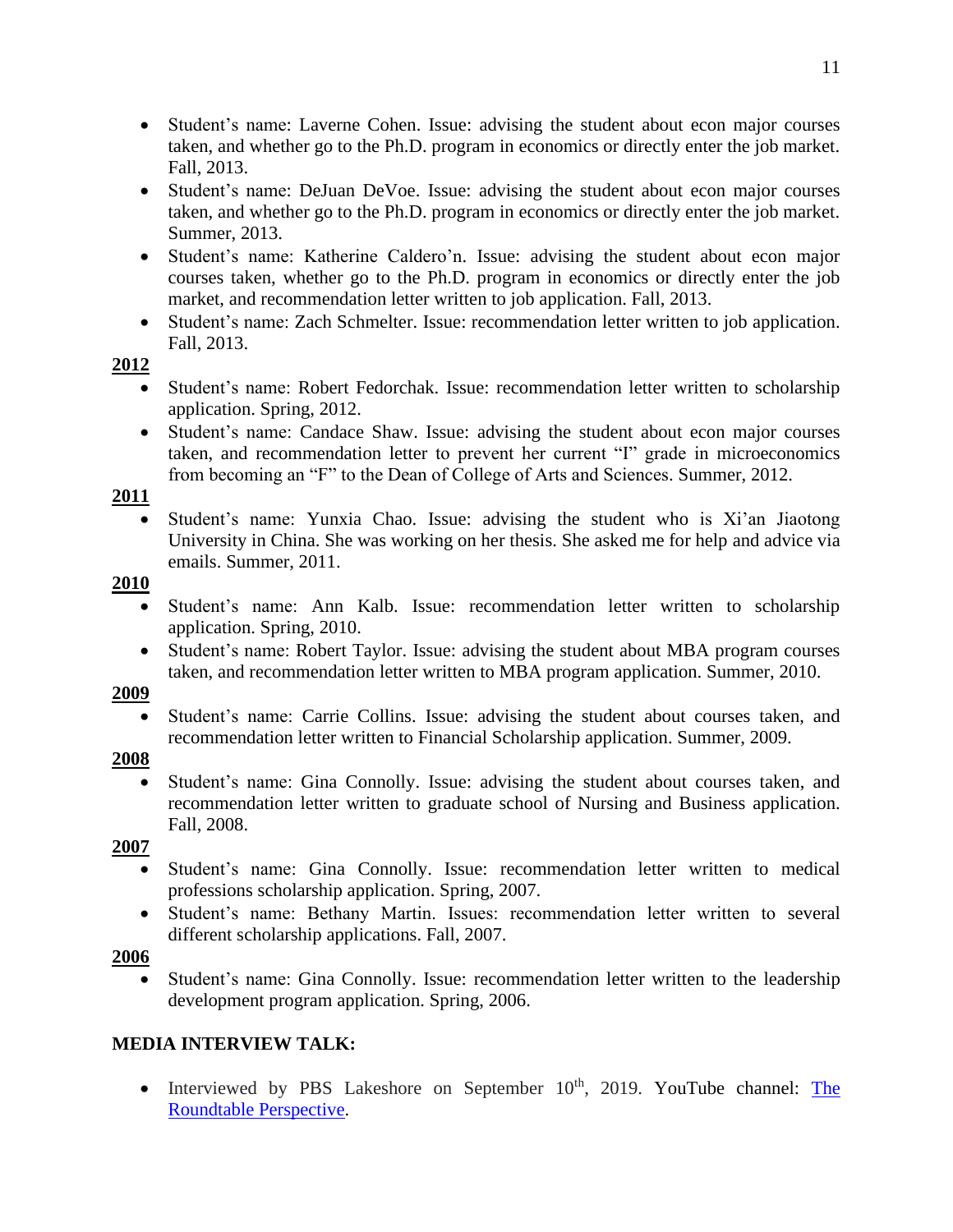It will also be uploaded to our website: <https://www.theroundtableperspective.com/>

• Invited by Indiana Humanities in Indianapolis as a guest expert for a book (Title: *Misbehaving: The Making of Behavioral Economics*, by Richard H. Thaler) discussion on Tuesday, November 30, 2021 at 6:30 p.m. as a 90-minute virtual session.

## **PROFESSONIAL SERVICES:**

- Editor-in-Chief, *International Journal of Economic Issues* (**indexed by** *EconLit* and *Cabel's*), 2007 – Present. [\(https://serialsjournals.com/index.php?route=product/editor&type=editor&product\\_id=39](https://serialsjournals.com/index.php?route=product/editor&type=editor&product_id=390) [0\)](https://serialsjournals.com/index.php?route=product/editor&type=editor&product_id=390)
- Editor-in-Chief, *Asian Journal of Arts, Humanities and Social Studies,* 2017 Present [\(https://www.ikprress.org/index.php/AJAHSS/about/editorialTeam\)](https://www.ikprress.org/index.php/AJAHSS/about/editorialTeam).
- Editor-in-Chief, *Study in Economics and International Finance*, 2021 Present. [\(http://arfjournals.com/index.php?route=product/totaleditorialboard&product\\_id=430\)](http://arfjournals.com/index.php?route=product/totaleditorialboard&product_id=430)
- Editor-in-Chief, *Asian Journal of Economics and Finance*, 2021 Present. [\(http://arfjournals.com/index.php?route=product/totaleditorialboard&product\\_id=393\)](http://arfjournals.com/index.php?route=product/totaleditorialboard&product_id=393)
- Co-Editor, *Asian Journal of Economic Modeling*, 2021 Present. [\(http://www.aessweb.com/journals/5009/info/eb\)](http://www.aessweb.com/journals/5009/info/eb)
- Academic Editor, *British Journal of Education, Society & Behavioral Science*, 2012 Present.
	- [\(https://publons.com/journal/27323/british-journal-of-education-society-behavioural-s\)](https://publons.com/journal/27323/british-journal-of-education-society-behavioural-s).
- Academic Editor, *Journal of Global Research in Education and Social Science*, [\(https://www.ikprress.org/index.php/JOGRESS/about/editorialTeam\)](https://www.ikprress.org/index.php/JOGRESS/about/editorialTeam) November, 2014 – Present.
- Deputy Editor-in-Chief, *Advances in Economics and Business* (**indexed by** *EconLit* and *Cabel's*), 2021 – Present. [\(https://www.hrpub.org/journals/jour\\_editorialboard.php?id=18\)](https://www.hrpub.org/journals/jour_editorialboard.php?id=18)
- Guest Editor, Special Issue: Economics of Education and Sustainable Development, *Sustainability (MDPI)*, 2018 – Present.
	- [http://www.mdpi.com/journal/sustainability/special\\_issues/economics\\_education#editors](http://www.mdpi.com/journal/sustainability/special_issues/economics_education#editors)
- Guest Editor, Special Issue: Education for Sustainable Future and Economic Development, *Sustainability (MDPI)*, 2021 – Present. [\(https://www.mdpi.com/journal/sustainability/special\\_issues/Education\\_for\\_Sustainable\\_](https://www.mdpi.com/journal/sustainability/special_issues/Education_for_Sustainable_Future_and_Economic_Development) Future and Economic Development)
- Lead Guest Editor, Special Issue: Impacts of Government Policies on Business Behavior, Administration, and Management, *Business Administration and Management*, 2019 – Present. <http://ojs.piscomed.com/index.php/BAM/announcement/view/47>
- Lead Guest Editor, Special Issue: Impacts of Taxation Policies on Corporations' Behavior in Accounting/Auditing or on a Nation's Economy, *Probe - Accounting, Auditing and Taxation*, 2019 – Present. [http://probe.usp-pl.com/index.php/AAT/announcement/view/172.](http://probe.usp-pl.com/index.php/AAT/announcement/view/172)
- Honorable Editor, *Hospitality and Tourism Management International Journal*, 2018 Present, [\(http://medcraveonline.com/HTMIJ/editorial-board](http://medcraveonline.com/HTMIJ/editorial-board))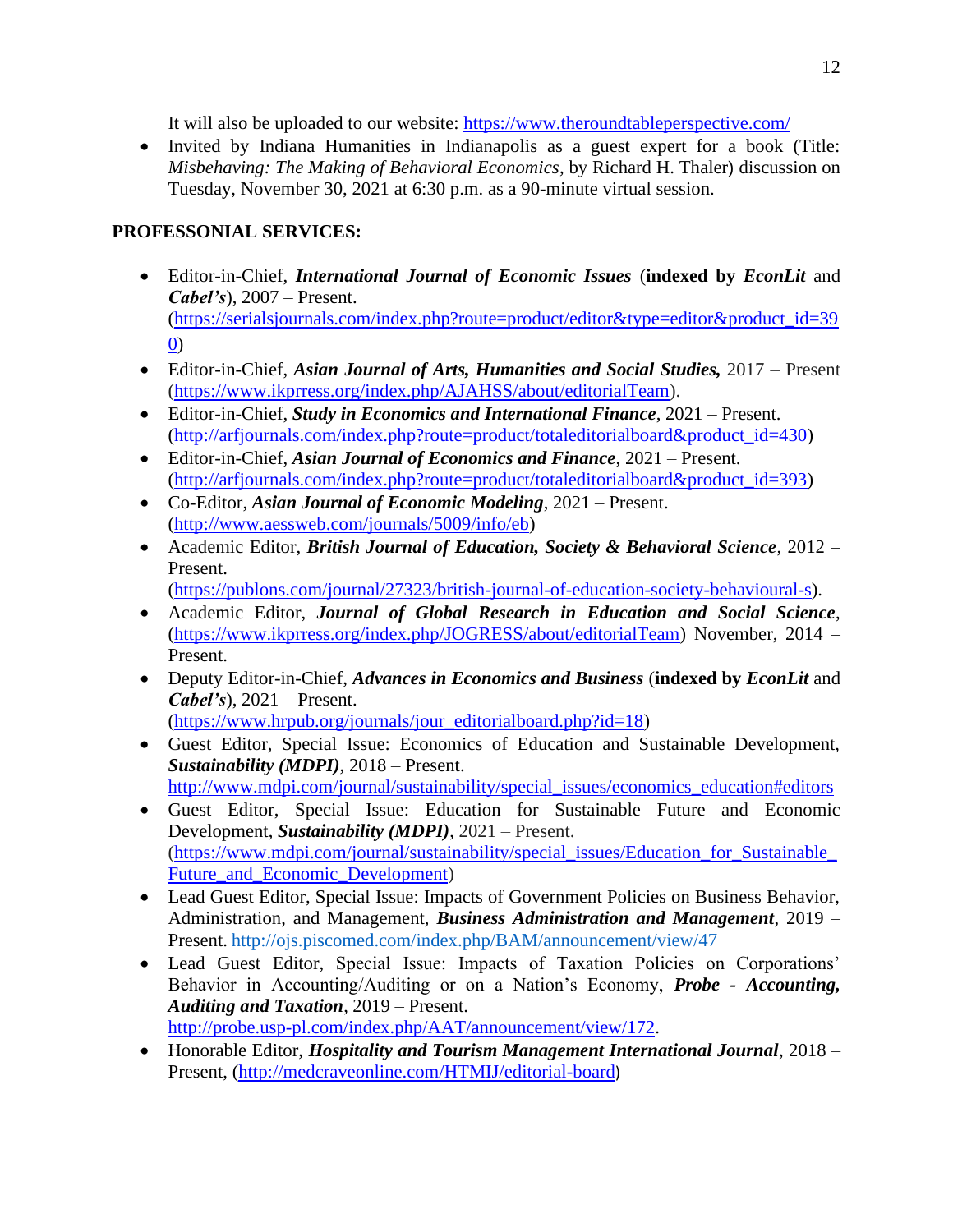- Distinguished Editorial Board Member, *Business Administration and Management*, 2018 – Present, [\(http://systems.enpress-publisher.com/index.php/BAM/about/editorialTeam](http://systems.enpress-publisher.com/index.php/BAM/about/editorialTeam))
- Academic Board Member, Asian School of Management and Technology [\(http://www.asiansmt.blogspot.com/\)](http://www.asiansmt.blogspot.com/), 2008 – Present.
- Junior Director of Economics, Indiana Academy of Social Sciences Association, 2004 2005.
- Director of Economics, Indiana Academy of Social Sciences Association, 2005 2006.
- Senior Director of Economics, Indiana Academy of Social Sciences Association, 2006 Present.
- Editorial Board Member, *Applied Economics and Policy Analysis* [\(http://www.serialspublications.com/journals1.asp?jid=195\)](http://www.serialspublications.com/journals1.asp?jid=195) 2006 – Present.
- Editorial Board Member, *Theoretical Economics Letters*, April, 2011 Present.
- Editorial Board Reviewer, *Advances in Economics and Business* [\(http://www.hrpub.org/journals/jour\\_reviewers.php?id=18\)](http://www.hrpub.org/journals/jour_reviewers.php?id=18), January, 2015 – Present.
- Editorial Board Member, *Region-Economies* [\(http://www.front](http://www.front-sci.com/index.php/recon/about/editorialTeam)[sci.com/index.php/recon/about/editorialTeam\)](http://www.front-sci.com/index.php/recon/about/editorialTeam), December, 2018 – Present.
- Editorial Board Member, *Global Finance Review*, May, 2019 Present, [\(http://ojs.piscomed.com/index.php/GFR/about/editorialTeam\)](http://ojs.piscomed.com/index.php/GFR/about/editorialTeam).
- Editorial Board Member, *Probe - Business Management*, May, 2019 Present, [\(http://probe.usp-pl.com/index.php/BM/about/editorialTeam\)](http://probe.usp-pl.com/index.php/BM/about/editorialTeam).
- Editorial Board Member, *Business Administration and Management,* 2019 Present. [\(http://ojs.piscomed.com/index.php/BAM/about/editorialTeam\)](http://ojs.piscomed.com/index.php/BAM/about/editorialTeam)
- Editorial Board Member, *Journal of Education and Learning Management,* 2020 Present. [\(https://holyknight.co.uk/journals/jelm/\)](https://holyknight.co.uk/journals/jelm/)
- Editorial Board Member, *International Journal of Economics and Financial Research*, 2021 – Present. [\(https://arpgweb.com/journal/journal/5/edit\)](http://tracking.arpgweb.com/tracking/click?d=aVK8odwY5Cmf9GogSdLbqCOu4f7ShhU_uN5rxph6oAVejF0fD860TWHMlYYOjhs_9hrWRzjF5CQb06hSBVwja6LuTaXquMaoGIco3SSL1HOT-ERsMakWKLHg75UrWyEjuOaquzaKvrfR1Ter67d6C1lvIJAi0pRYFXq0FmjlHZs00)
- Serving as a Representative (with other five representatives) from IUN campus for the **Indiana University FACET 2018–2020 Faculty Leadership Institute**, Indiana University, Bloomington, IN, 2018.
- Research Committee Member, *National Association of Economic Educators (NAEE)*, 2016 – Present.

## **REFREE SERVICE FOR ACADEMIC JOURNALS AND BOOKS:**

- *Public Finance and Management* (**indexed by** *EconLit*). 2004 – 1 article 2014 – 1 article
- *Two Different Papers in A Book "US, China, and Taiwan Triangular Relations".*  $2005 - 2$  articles.
- *Economics of Education Review* (**indexed by** *EconLit*). 2005 – 1 article  $2006 - 1$  article
- *Journal of the Indiana Academy of the Social Sciences***.**  $2006 - 1$  article 2007 – 1 article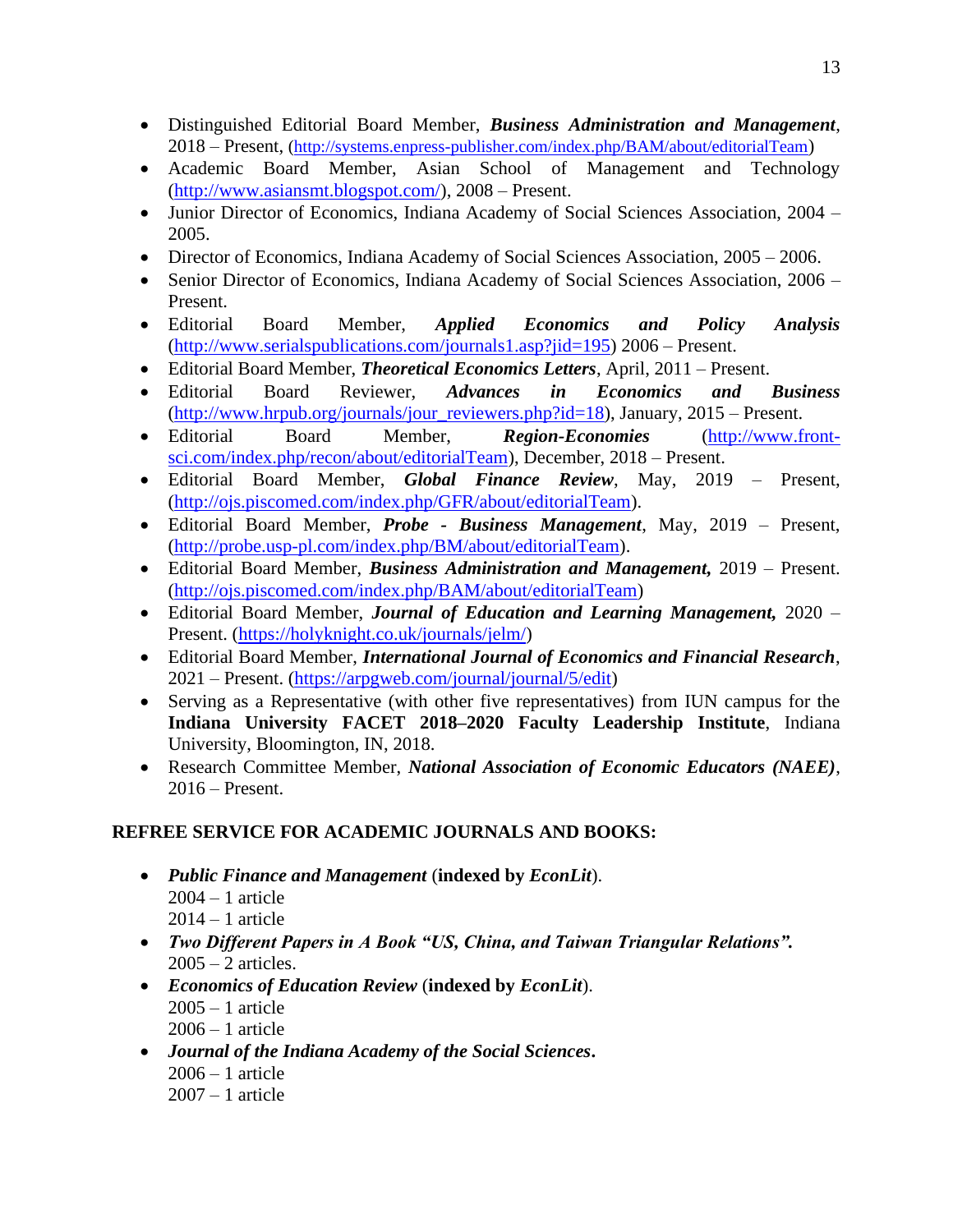- *International Journal of Applied Business and Economic Research* (**indexed by**  *EconLit*).
	- $2007 2$  articles
- *Journal of Applied Economics and Policy***.**
	- 2004 1 article
	- $2005 2$  articles
	- $2007 1$  article
- *Journal of Economics* (**indexed by** *EconLit*). 2006 – 1 article 2007 – 1 article 2008 – 1 article
- *Education Economics* (**indexed by** *EconLit*). 2009 – 1 article
- *Theoretical Economics Letters* (**indexed by** *EconLit*).  $2014 - 1$  article
- *British Journal of Education, Society, and Behavior Science*.
	- $2012 1$  article
	- $2013 1$  article
	- $2014 2$  articles
	- $2015 4$  articles
	- $2016 1$  article
- *British Journal of Economics, Management, and Trade*.  $2012 - 1$  article  $2013 - 1$  article
- *Technological and Economic Development of Economy*.
	- $2012 1$  article
	- $2013 1$  article
	- $2014 2$  articles
- *Scientific Research and Essays*.  $2012 - 1$  article
- *Journal of Asian Economics* (**indexed by** *EconLit*).  $2013 - 1$  article
- *Open Learning: The Journal of Open and Distance Learning*.  $2014 - 1$  article
- *International Journal of Education Economics and Development* (**indexed by**  *EconLit*).
	- $2014 1$  article
	- $2017 1$  article
	- $2018 1$  article
	- $2019 2$  articles
- *Journal of Management Education.*  $2015 - 1$  article
- *Advances in Economics and Business*.
	- $2015 4$  articles
	- $2016 3$  articles
	- $2017 5$  articles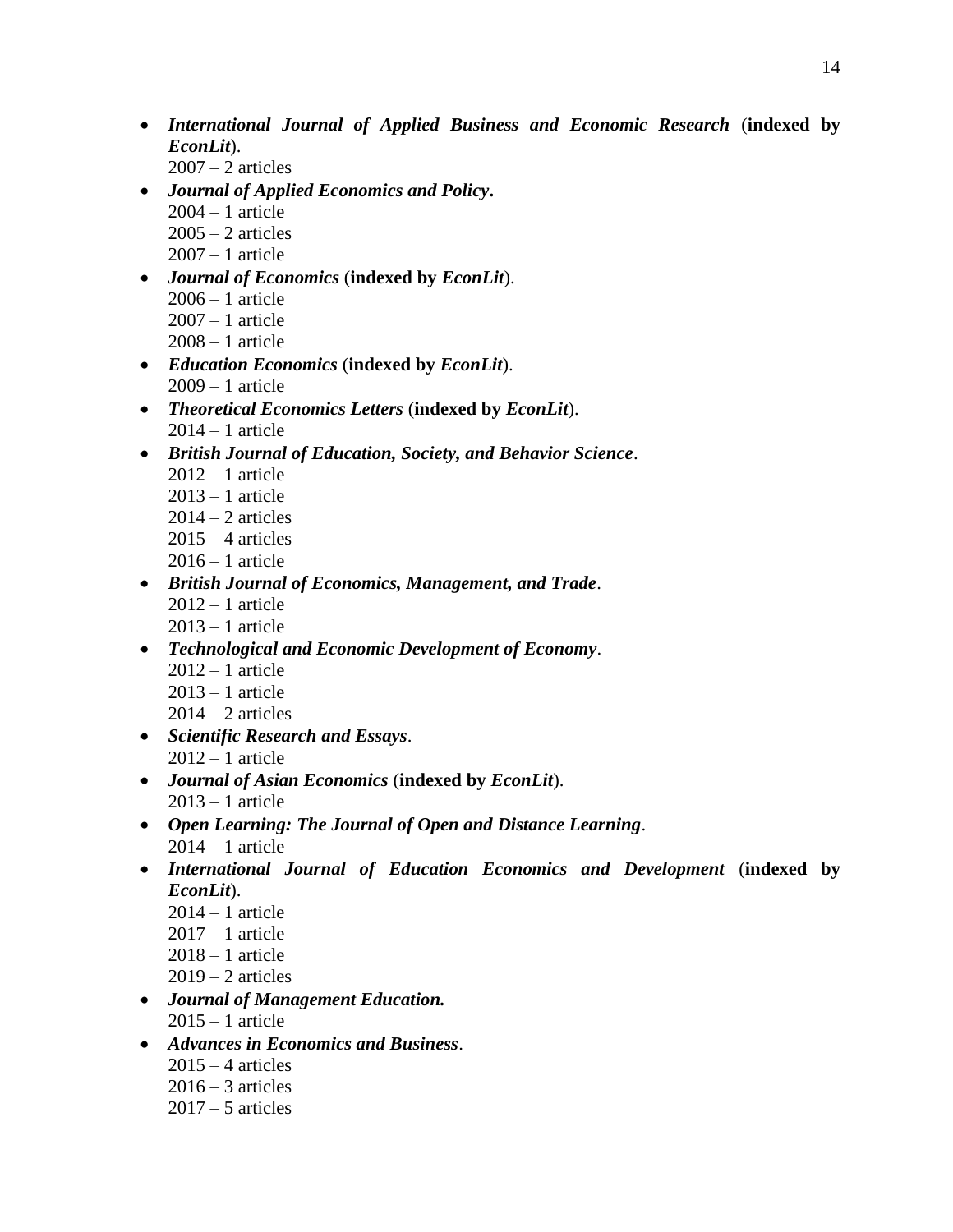- $2018 2$  articles  $2019 - 5$  articles  $2020 - 10$  articles 2021 – 16 articles  $2022 - 5$  articles
- *International Journal of Applied Economics*  $2011 - 1$  article
- *Journal of Academy of the Social Sciences* 2008 – 1 article
- *New Directions for Teaching and Learning (A Book)*  $2018 - 2$  chapters
- *Introduction to Statistics for the Social Sciences (A Book)* 2020
- *Journal of the Scholarship of Teaching and Learning*.
	- $2015 1$  article
	- $2016 1$  article
	- 2017 1 article
	- 2021 1 article  $2022 - 1$  article
- *African Journal of Business Management*.  $2016 - 6$  articles 2017 – 1 article  $2018 - 2$  articles
	- 2019 1 article
- *African Journal of Marketing Management.*  $2017 - 1$  article
- *Journal of Poverty*.  $2016 - 1$  article
- *Journal of Global Research in Education and Social Science*.  $2017 - 5$  articles  $2021 - 11$  articles
- *Journal of Global Agriculture and Ecology*.  $2017 - 2$  articles
- *Economies (MDPI)*
	- $2017 3$  articles
	- 2018 1 article
	- $2019 1$  article
	- $2021 1$  article
- *Journal of Tourism Research and Hospitality*  $2016 - 1$  article  $2017 - 1$  article
- *International Journal of Economics and Business Research (***indexed by** *EconLit)* 2018 – 1 article
- *Sustainability (MDPI)*  $2017 - 8$  articles 2018 – 18 articles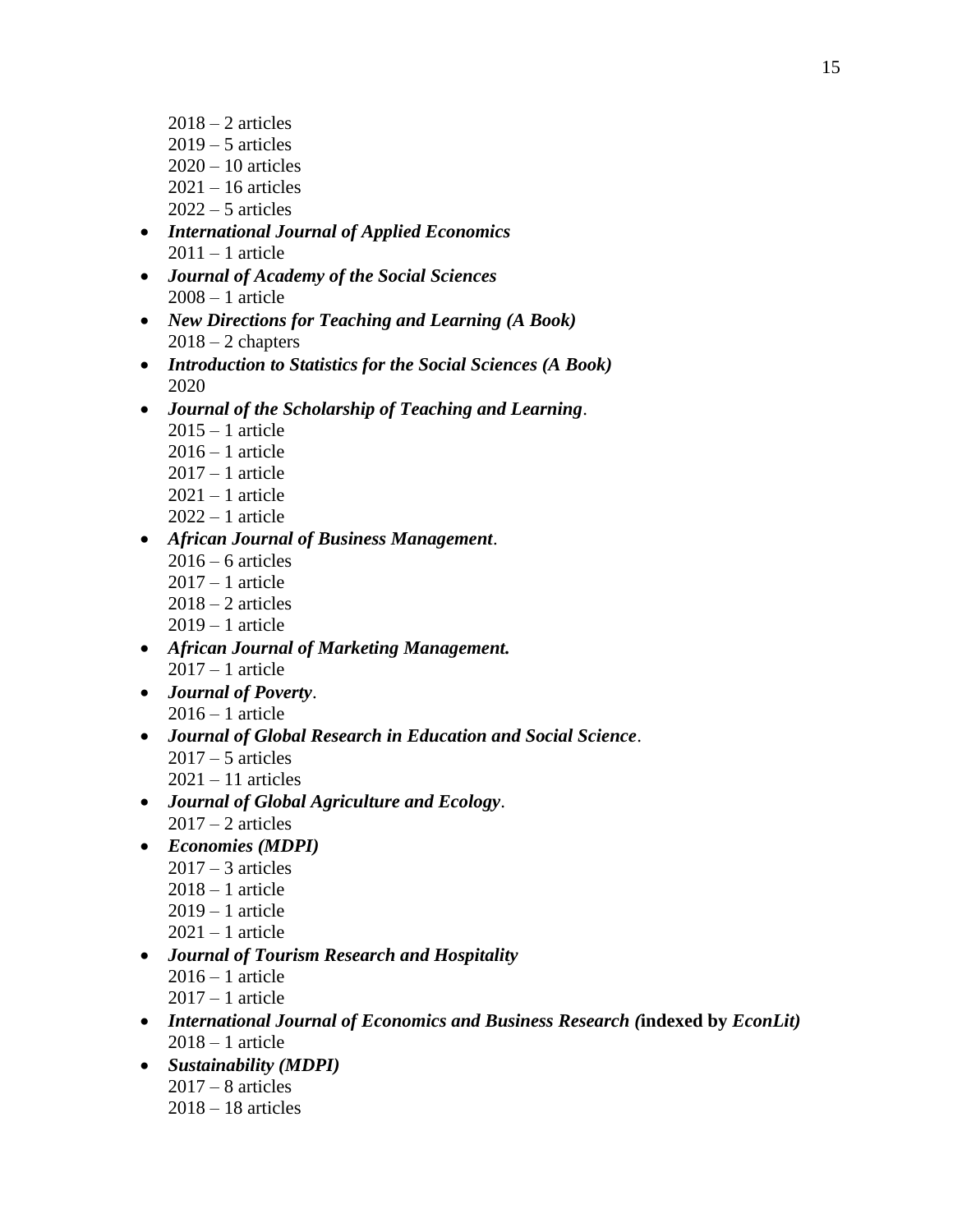- 2019 26 articles  $2020 - 27$  articles  $2021 - 15$  articles  $2022 - 4$  articles
- *Cornell Hospitality Quarterly* 2018 – 1 article
- *Journal of Open Innovation: Technology Market and Complexity*  $2018 - 4$  articles  $2019 - 1$  article  $2021 - 1$  article
- *Education Sciences*  $2018 - 5$  articles  $2019 - 3$  articles  $2020 - 1$  article  $2021 - 2$  articles
- *Economics Bulletin (***indexed by** *EconLit)*  $2019 - 2$  articles
- *Learning and Individual Differences*  $2019 - 1$  article
- *Journal of Economic Insight (***indexed by** *EconLit)*  $2018 - 1$  article
- *Empirical Economics Letters (***indexed by** *EconLit)*  $2013 - 2$  articles
- *Applied Cognitive Psychology* 2019 – 1 article
- *Business Administration and Management*  $2018 - 1$  article
- *Global Finance Review* 2019 – 1 article
- *International Journal of Management Education*  $2011 - 1$  article
- *Probe – Business Management* 2019 – 1 article
- *Region – Economics*   $2018 - 1$  article
- *Social Sciences*  $2018 - 3$  articles
- *Journal of Physics: Conference Series*  $2020 - 1$  article
- *Veterinary Sciences (MDPI)*  $2020 - 1$  article
- *Healthcare (MDPI)*  $2020 - 1$  article
- *Journal of Agricultural and Food Industrial Organization*  $2020 - 2$  articles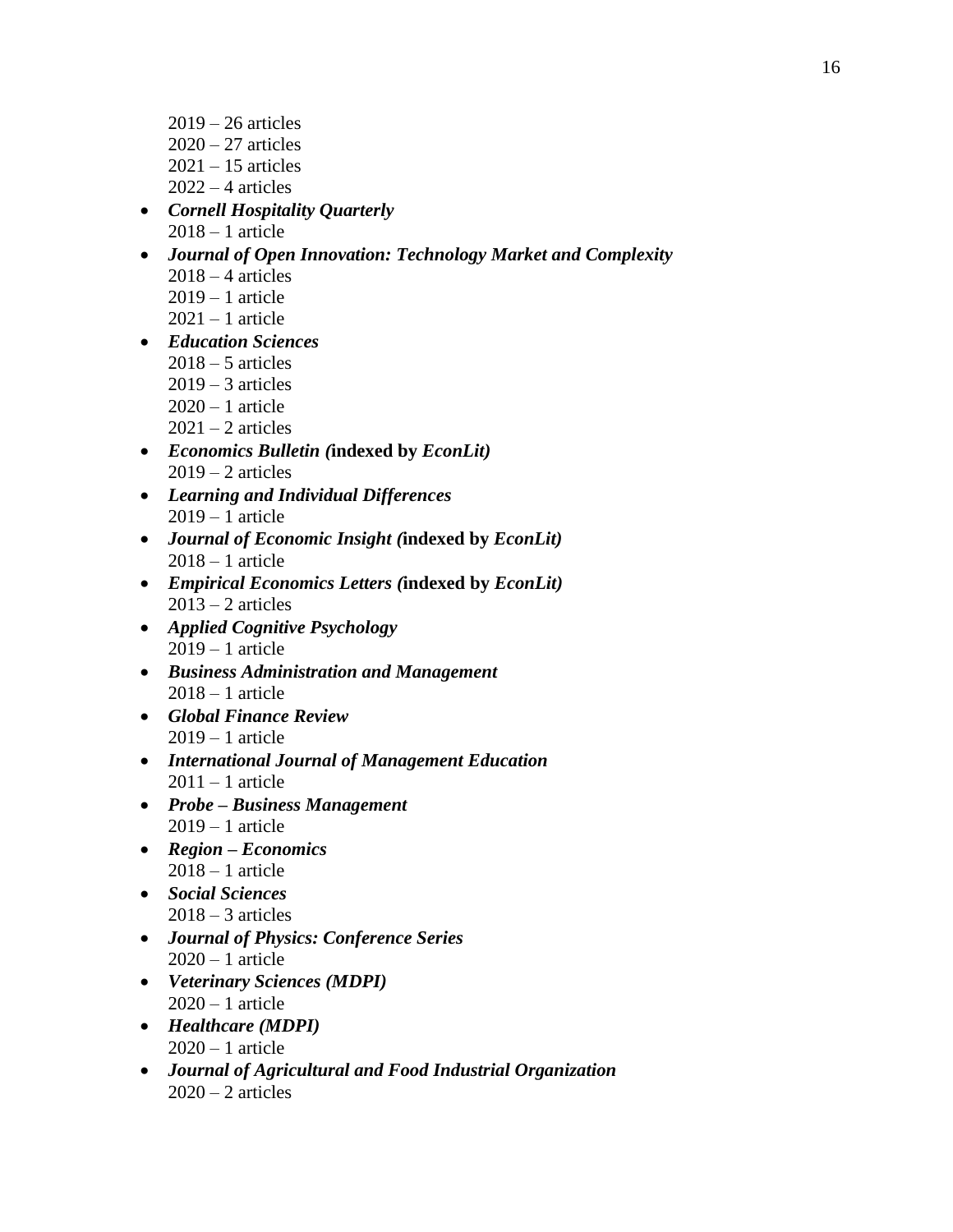- *Materials Sciences and Applications*  $2020 - 1$  article
- *Journal of Risk and Financial Management (MDPI)*  $2020 - 1$  article
- *E-Learning and Digital Media*  $2020 - 1$  article  $2021 - 4$  articles  $2022 - 1$  article
- *SAGE Open*  $2021 - 3$  articles
- *Mathematics (MDPI)*  $2021 - 2$  articles
- *International Journal of Economics and Financial Research*  $2021 - 4$  articles  $2022 - 2$  articles
- *Applied Sciences (MDPI)*  $2021 - 1$  article
- *Risks (MDPI)*  $2021 - 1$  article
- *Universal Journal of Accounting and Finance*  $2021 - 1$  article  $2022 - 2$  articles
- *International Journal of Environmental Research and Public Health (MDPI)* 2022 – 1 article
- **Algorithms** *(MPDI)*  $2022 - 1$  article
- *Computer Modeling in Engineering and Sciences*  $2022 - 1$  article

## **SEMINAR AND WORKSHOP PRESENTATION:**

- Lin, Tin-Chun, "The Impact of Parental Choice in Education Investment on Income Inequality and Endogenous Growth," Department of Economics, National Taiwan University, Taipei, Taiwan, March, 2001.
- Lin, Tin-Chun, "The Impact of Parental Choice in Education Investment on Income Inequality and Endogenous Growth", National Chengchi University, Taipei, Taiwan, March, 2001.
- Lin, Tin-Chun, "Effects of Prior Exam Performance on Current In-Classroom and Outof-Classroom Efforts: Do Students Behave Like Producers?" Department of Economics, National Chengchi University, Taipei, Taiwan, January 18<sup>th</sup>, 2012.
- Lin, Tin-Chun, "Endogenous Knowledge Growth: An Empirical Study", Department of Economics, National Taiwan University, Taipei, Taiwan, December 19<sup>th</sup>, 2013.
- Lin, Tin-Chun, "Endogenous Knowledge Growth: An Empirical Study", Department of Economics, National Chengchi University, Taipei, Taiwan, December 24<sup>th</sup>, 2013.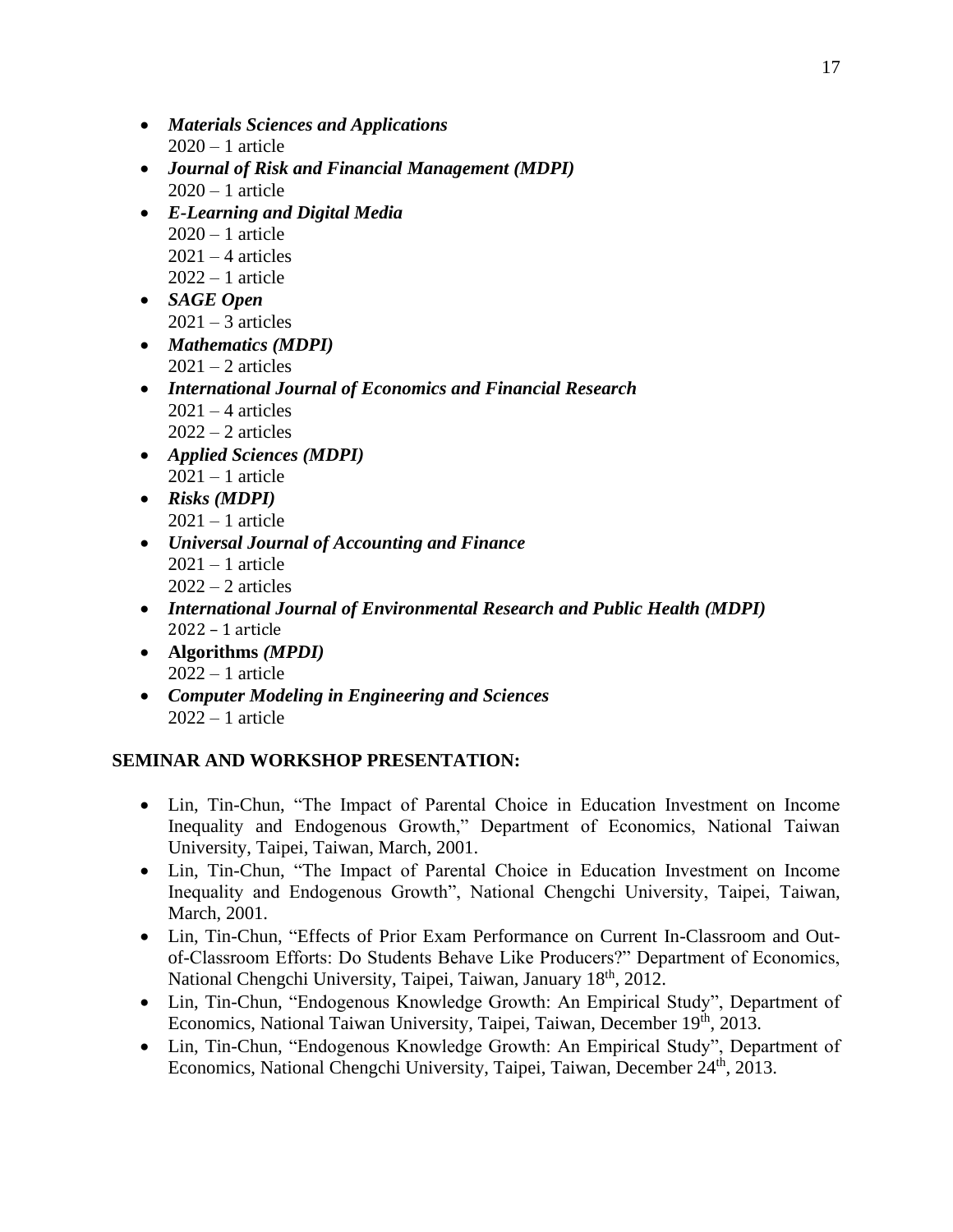- Lin, Tin-Chun, "Using Quizzes to Improve Student Learning." 3<sup>rd</sup> Annual Teaching Institute, Indiana University Northwest, August 20, 2015.
- Lin, Tin-Chun, "Using Economic Theories to Develop a Model of Quizzes and Comparisons of Pop-Quiz, Announced-Quiz, and No-Quiz." Indiana University FACET Retreat, Indianapolis, Indiana, May 20–22, 2016.
- Lin, Tin-Chun, "Pop Quizzes: Effective Practices for Student Attendance and Impact on Learning." 4<sup>th</sup> Annual Teaching Institute, Indiana University Northwest, August 10, 2016.
- Lin, Tin-Chun, "Modeling Economic Behaviors of Husband and Wives: Application of A Static Game of Complete Information," School of Business and Economics Research Paper Seminar, Indiana University Northwest, Gary, IN, October 20, 2017.
- Lin, Tin-Chun, "Using Classroom Game-Play to Motivate Students' Learning Interest and Improve Their Comprehension of Lectures." The CISTL Teaching Fellow Workshop, Indiana University Northwest, December 6, 2017.
- Lin, Tin-Chun, "Tips for Using Quizzes to Affect Students' Learning Behavior and Improve Students' Performance." The CISTL Teaching Fellow Workshop, Indiana University Northwest, February 6, 2018.
- Lin, Tin-Chun and Subir Bandyopadhyay, "Developing NWIBCI: A Business Confidence Index for Northwest Indiana," Munster Rotary, Munster, IN, October 16, 2018.
- Lin, Tin-Chun and Subir Bandyopadhyay, "Developing NWIBCI: A Business Confidence Index for Northwest Indiana," School of Business and Economics Research Paper Seminar**,** Indiana University Northwest, Gary, IN, October 19, 2018.
- Lin, Tin-Chun (joint with Micah Pollak; Linda Galocy; Yuanying Guan; David Parnell; and Maria Young), "FACET Leadership Institute – Survey of Student Challenges" Indiana University FACET Retreat, Angola, Indiana, May 15–17, 2019.
- Lin, Tin-Chun, "The Negative Economic Impacts of Grade Inflation on Knowledge Market: An Economic Theoretical Analysis," School of Business and Economics Research Paper Seminar, Indiana University Northwest, Gary, IN, September 20, 2019.
- Lin, Tin-Chun and Subir Bandyopadhyay, "Has COVID-19 Impacted the Confidence of Northwest Indiana Businesses? Findings of the 2020 Business Confidence Index" Munster Rotary, Munster, IN, March 2, 2021.
- Lin, Tin-Chun and Subir Bandyopadhyay, "Has COVID-19 Impacted the Confidence of Northwest Indiana Businesses? Findings of the 2020 Business Confidence Index" Indiana University Northwest Celebration of Faculty Research 2021, Indiana University Northwest, March 19, 2021.
- Lin, Tin-Chun, "Restaurant Tipping, Consumer Behavior, and Economic Efficiency: An Economic Theoretical Analysis," School of Business and Economics Research Paper Seminar, Indiana University Northwest, Gary, IN, January 21, 2022.

#### **CONFERENCE PRESENTATION:**

• Lin, Tin-Chun, "The Effects of Education and Technical Progress on Growth," Western Economic Association International Conference, San Francisco, CA, July 4–8, 2001.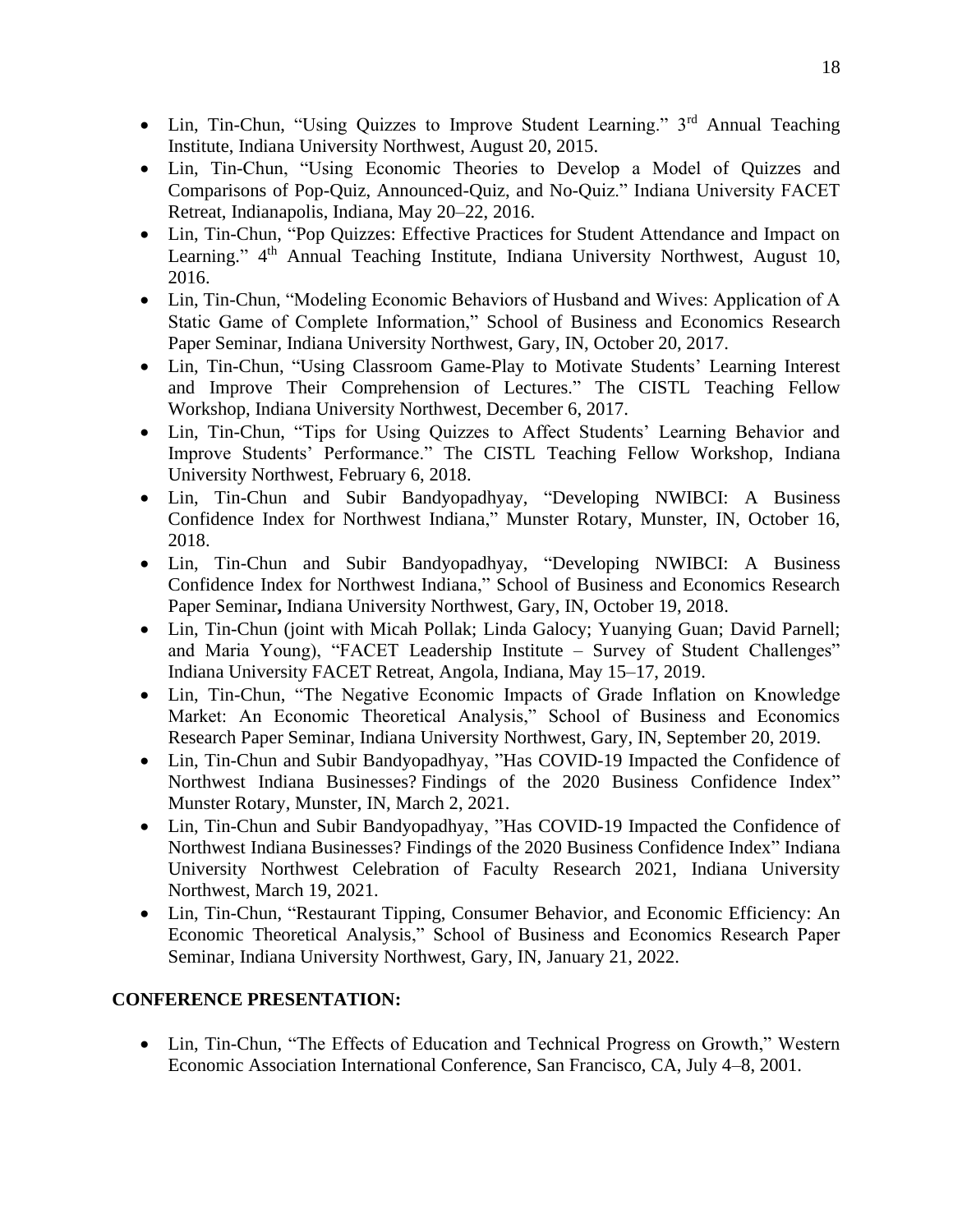- Lin, Tin-Chun, "The Impact of Parental Choice in Education Investment on Income Inequality and Endogenous Growth," Southern Economic Association Conference, Tampa, FL, November 17–19, 2001.
- Lin, Tin-Chun, "The Effect of Education and The Role of Technical Progress on Taiwan's Economic Growth: An Empirical Study," Allied Social Science Associations Conference, Atlanta, GA, January 4–6, 2002.
- Lin, Tin-Chun, "Education, Technical Progress, and Economic Growth," The Academy of Economics and Finance Annual Meeting, Pensacola Beach, FL, February 13–16, 2002.
- Lin, Tin-Chun, "The Parental Choice of Education: Income Inequality and Endogenous Growth," Missouri Valley Economics Association Conference, Memphis, TN, February 28–March 2, 2002.
- Lin, Tin-Chun, "Economic Growth: Differential Effects by Level of Education." The Western Economic Association International Conference, Seattle, WA, June 29–July 3, 2002.
- Lin, Tin-Chun, "Tax Credit Policy and Investment." Mid-South Association of Business Disciplines Conference, Jackson, MS, October 11, 2002.
- Lin, Tin-Chun, "Economic Growth: The Role of Higher Education." Southern Economic Association Conference, New Orleans, LA, November 24–26, 2002.
- Lin, Tin-Chun, "The Educational Choice in Endogenous Growth Model: Income Inequality and Growth." Allied Social Science Associations Conference, Washington, D.C., January 3–5, 2003.
- Lin, Tin-Chun, "Determinants of Parental Choice of Education and Income Inequality: An Empirical Study." The Western Economic Association International Conference, Denver, CO, July 11–15, 2003.
- Lin, Tin-Chun, "Corporation Income Tax and Investment Behavior: Manufacturing Industries of the U.S." Southern Economic Association Conference, San Antonio, TX, November 21–23, 2003.
- Lin, Tin-Chun, "The Impact of Investment Tax Credit Policy on Investment Behavior." Allied Social Science Associations Conference, San Diego, CA, January 2–4, 2004.
- Lin, Tin-Chun, "Determinants of Parental Choice of Education and Policy Implication: The Case of Pennsylvania." Missouri Valley Economics Association Conference, Kansas City, MO, February 26–28, 2004.
- Lin, Tin-Chun and Sang Lee, "The Effects of Education and Technical Progress on Economic Growth: A Cross Countries Penal Data Study". Southwestern Society of Economists Conference, Kissimmee, FL, March 2–6, 2004.
- Lin, Tin-Chun, "The Impact of Corporate Income Tax Policy on Investment." Midwest Economics Association Conference, Chicago, IL, March 19–21, 2004.
- Lin, Tin-Chun and Shakil Quayes, "The Impact of Local Taxes on School Performance." The Midwest Economics Association Conference, Chicago, IL, March 19–21, 2004.
- Lin, Tin-Chun, "The Effects of Education on Economic Growth: A New Measure of Education Variable." Missouri Valley Economics Association Conference, Nashville, TN, October 14–16, 2004.
- Lin, Tin-Chun, "The Determinants of Public School Performance: the Case of Pennsylvania." (Joint with Shakil Quayes) Southern Economic Association Conference, New Orleans, November 21–23, 2004.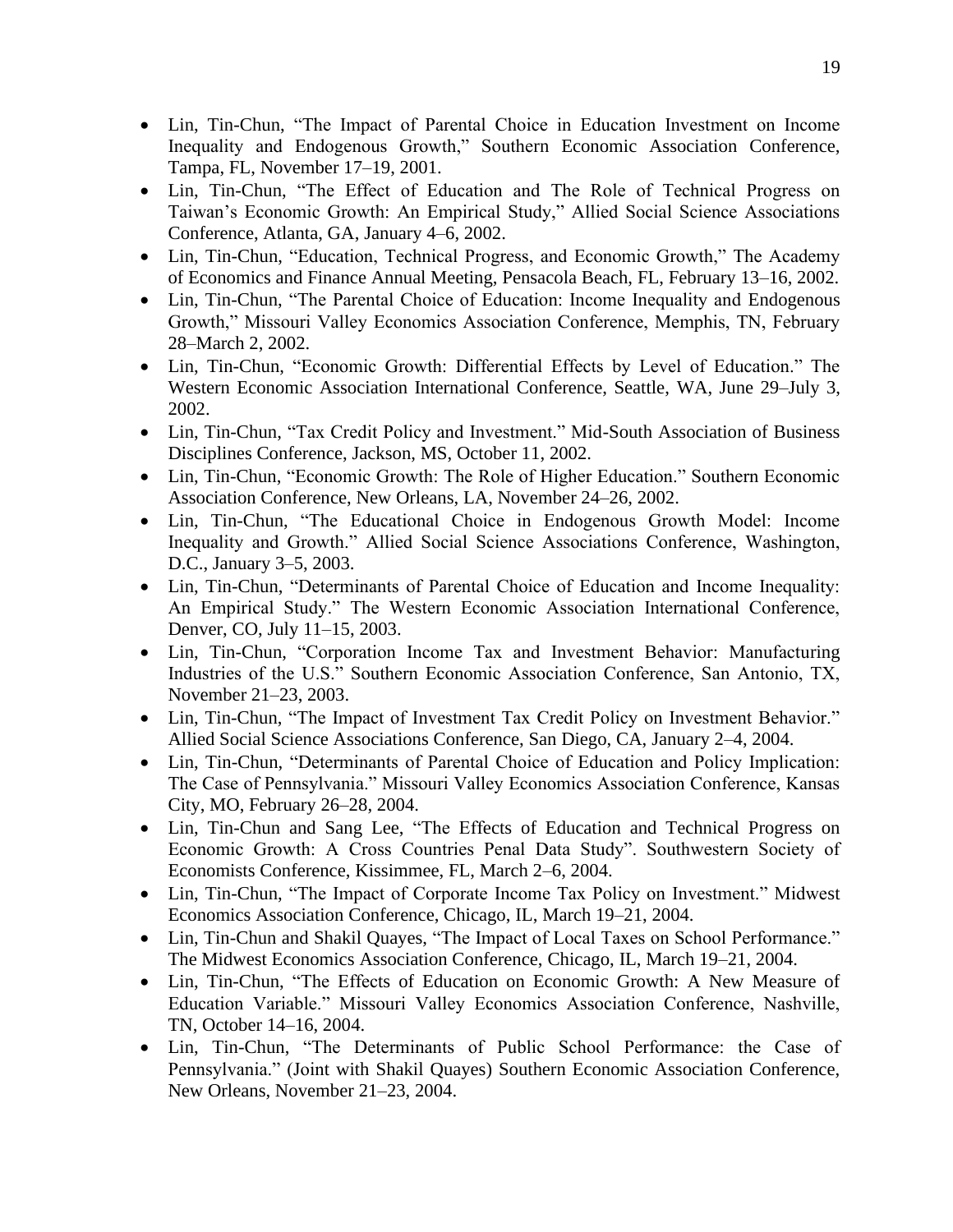- Lin, Tin-Chun, "A New Measure of Education Variable in An Empirical Growth Model." Allied Social Science Associations Conference, Philadelphia, PA, January 7–9, 2005.
- Lin, Tin-Chun, "The Effects of Education on Economic Growth: Do Technology Shocks Matter in Taiwan in the 1990s?" The Western Economic Association International Conference, San Francisco, CA, July 4–8, 2005.
- Lin, Tin-Chun, "Investment Tax Credit Policy and Business Behavior." Indiana Academy of the Social Sciences Association Conference, Terre Haute, IN, October 21, 2005.
- Lin, Tin-Chun, "The Impact of Local Taxes on Parental Choice of Education" Southern Economic Association Conference, Washington, DC, November 18–20, 2005.
- Lin, Tin-Chun, "Economics of Restaurant Tipping Behavior: A Dynamic Game of Complete and Perfect Information." Allied Social Science Associations Conference, Boston, MA, January 6–8, 2006.
- Lin, Tin-Chun, "The Impact of Local Taxes on Parental Choice of Education and Implications: Evidence from Pennsylvania." Midwest Economics Association Conference, Chicago, IL, March 24–26, 2006.
- Lin, Tin-Chun, "Economics of Restaurant Tipping Behavior and Implication: A Theoretical Analysis." Western Economic Association International Conference, San Diego, CA, June 29–July 3, 2006.
- Lin, Tin-Chun, "The Optimal Weighting Algorithm of the Education Index in an Empirical Growth Model." Missouri Valley Economic Association Conference, Minneapolis, MN, October 26–28, 2006.
- Lin, Tin-Chun, "The Impact of Teacher Quality on Public School Performance: Evidence from Pennsylvania." Southern Economic Association Conference, Charleston, S.C., November 18–21, 2006.
- Lin, Tin-Chun, "The Optimal Weighting Algorithm of the Education Index in an Empirical Economic Growth Model and Its implications: Evidence from Taiwan." Allied Social Science Associations Conference, Chicago, IL, January 5–7, 2007.
- Lin, Tin-Chun, "Economic Behavior of Professors and Students, and Implications: A Theoretical and Empirical Analysis" Midwest Economics Association Conference, Minneapolis, MN, March 23–25, 2007.
- Lin, Tin-Chun, "Economic Behavior of Student Evaluation of Teachers" Western Economic Association International Conference, Seattle, CA, June 29–July 3, 2007.
- Lin, Tin-Chun, "Teacher Salary and Teacher Quality: An Endogenous Model Analysis" Illinois Economic Association Conference, Chicago, IL, October 19–20, 2007.
- Lin, Tin-Chun, "An Endogenous Model of Teacher Salary and Teacher Quality", Missouri Valley Economics Association Conference, Kansas City, MO, October 25–27, 2007.
- Lin, Tin-Chun, "Revenge or Reward: Economic Behavior of Student Evaluation of Teachers" Allied Social Science Associations, New Orleans, LA, January 4–6, 2008.
- Lin, Tin-Chun, "An Endogenous Model of Teacher Salary and Teacher Quality" Allied Social Science Associations, New Orleans, LA, January 4–6, 2008.
- Lin, Tin-Chun, "Teacher Quality and Student Performance: The Case of Pennsylvania" Midwest Economics Association, Chicago, IL, March 14–16, 2008.
- Lin, Tin-Chun, "An Endogenous Model of Student Evaluations of Teaching" Allied Social Science Associations, San Francisco, CA, January 3–5, 2009.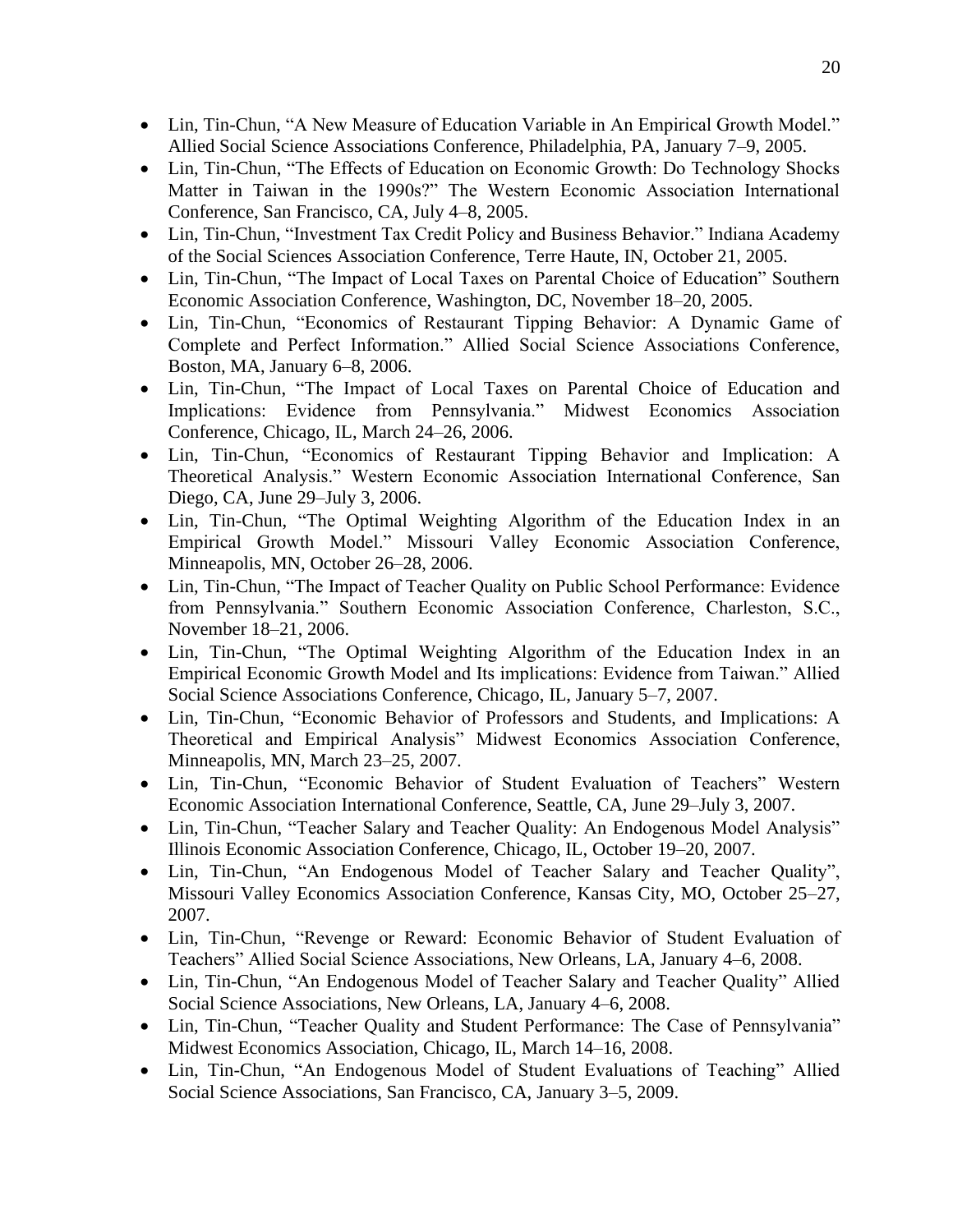- Lin, Tin-Chun, "Midterm Achievements and Student Evaluations of Teaching" Midwest Economics Association, Cleveland, OH, March 20–22, 2009.
- Lin, Tin-Chun, "An Endogenous Model of Professors and Students" Southern Economic Association, San Antonio, Texas, November 21–23, 2009.
- Lin, Tin-Chun, "Attendance and Grades" Allied Social Science Associations, Atlanta, GA, January 3–5, 2010.
- Lin, Tin-Chun, "Absenteeism and Exam Performance: Evidence for Introductory Microeconomics" Southern Economic Association Conference, Atlanta, GA, November 20–22, 2010.
- Lin, Tin-Chun, "Application of Grade Inflation: Knowledge Illusion and Economic Inefficiency in the Knowledge Market" Allied Social Science Associations Conference, Denver, CO, January 6–9, 2011.
- Lin, Tin-Chun, "Does Student Evaluation of Teaching Create Negative Impacts in the Knowledge Market?" Allied Social Science Associations Conference, Denver, CO, January 6–9, 2011.
- Lin, Tin-Chun, "Does Students' Previous Exam Performance Significantly Affect Their Current Attending Behavior?" Southern Economic Association Conference, Washington, DC, November 19–21, 2011.
- Lin, Tin-Chun, "Economic Effects of Absenteeism on Exam Performance: Empirical Evidence and Implications" Allied Social Science Associations Conference, Chicago, IL, January 5–8, 2012.
- Lin, Tin-Chun, "Does Absenteeism Significantly Affect Exam Performance?" Allied Social Science Associations Conference, Chicago, IL, January 5–8, 2012.
- Lin, Tin-Chun, "A Differencing-Data Study of Student Absenteeism and Performance Progress" Indiana Academy of the Social Science Associations Conference, Gary, IN, October 23, 2012.
- Lin, Tin-Chun, "Application of an Endogenous Growth Empirical Model to Student Performance Growth" Southern Economic Associations Conference, New Orleans, LA, November 16 – 18, 2012.
- Lin, Tin-Chun, "Do Students Behave Like Producers? Empirical Analysis and Implications" Allied Social Science Associations Conference, San Diego, CA, January 4– 6, 2013.
- Lin, Tin-Chun and Couch, Amanda, "The impact of federal, state, and local taxes on student achievement in public schools: the case of Indiana" Indiana Academy of the Social Science Associations Conference, Muncie, IN, October 18, 2013.
- Lin, Tin-Chun, "Do Missing Classes Decelerate Student Progress in Gaining Knowledge? Empirical Evidence and Policy Implications" Southern Economic Associations Conference, Tampa, FL, November 23-25, 2013.
- Lin, Tin-Chun, "A Panel Data Study of Student Knowledge Growth: Application of an Economic Empirical Growth Model" Allied Social Science Associations Conference, Philadelphia, PA, January 3-5, 2014.
- Lin, Tin-Chun, "Application of an Endogenous Growth Empirical Model to a Student Knowledge Growth Study" Allied Social Science Associations Conference, Philadelphia, PA, January 3-5, 2014.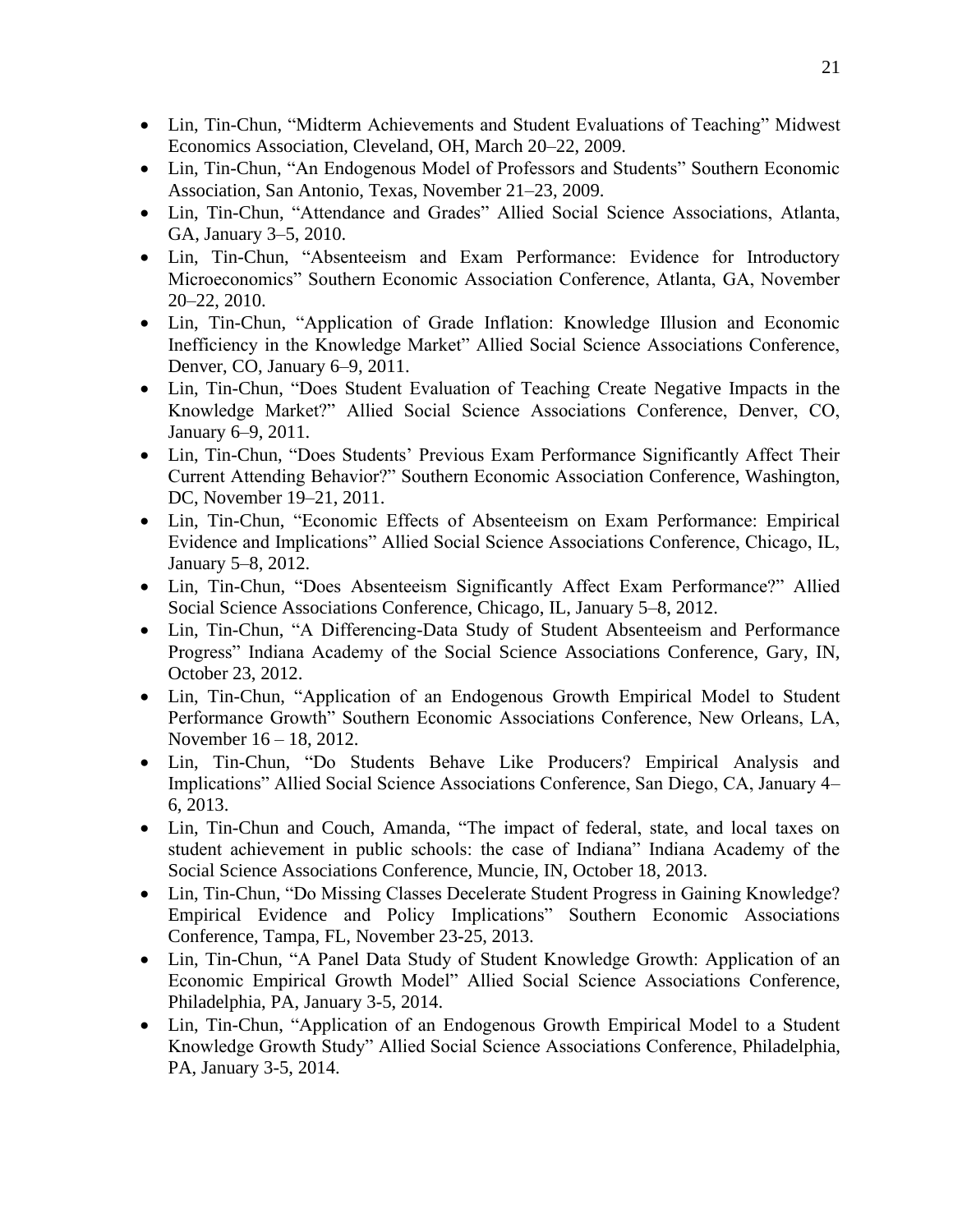- Lin, Tin-Chun, "Students' Economic Behavior after Midterm Exams: An Empirical Analysis" Southern Economic Associations Conference, Atlanta, GA, November 22-24, 2014.
- Lin, Tin-Chun, "The Economic Relationship between In-classroom and Out-of-classroom Effective Efforts: An Empirical Analysis" Allied Social Science Associations Conference, Boston, MA, January 3-5, 2015.
- Lin, Tin-Chun, "The Negative Economic Impacts of Grade Inflation on Knowledge Market: A Theoretical Analysis" Southern Economic Associations Conference, New Orleans, LA, November 21–23, 2015.
- Lin, Tin-Chun, "The Economic Impact of Prior Exam Performance on Current Effort Investment Decision" Allied Social Science Associations Conference, San Francisco, CA, January 3-5, 2016.
- Lin, Tin-Chun, "The Economic Impact of Government Fiscal Funding on Education Output in Indiana Public Schools" Allied Social Science Associations Conference, San Francisco, CA, January 3-5, 2016.
- Lin, Tin-Chun, "The Impact of Different Types of Quizzes on Student Learning" Southern Economic Association Conference, Washington, DC, November 19–21, 2016.
- Lin, Tin-Chun, "Impact of Restaurant Owners'/Managers' Handling of Unexpected Coupon Incidents on Customers' Intention to Return to the Same Restaurant." Allied Social Science Associations Conference, Chicago, IL, January 6–8, 2017.
- Lin, Tin-Chun, "An Empirical Analysis of the Effect of Quizzes on Student Effort and Learning Outcomes: Comparisons of No-Quiz, Unannounced-Quiz, and Announced-Quiz" Allied Social Science Associations Conference, Chicago, IL, January 6–8, 2017.
- Lin, Tin-Chun, "Does the Timing of Unannounced Quizzes Influence Student Behavior in Effort Investment and Learning Output?" Southern Economic Association Conference, Tampa, Florida from November 17–19, 2017.
- Lin, Tin-Chun, "Economic Effects of Timing of Pop-Quizzes on Student Behavior in Effort Investment and Learning Output" Allied Social Science Associations Conference, Philadelphia, PA, January 5–7, 2018.
- Lin, Tin-Chun, "Modeling Economic Behaviors of Husbands and Wives: Application of a Static Game of Complete Information" Allied Social Science Associations Conference, Philadelphia, PA, January 5–7, 2018.
- Lin, Tin-Chun, "The Impact of Classroom Game-Play Experiments in Introductory Microeconomics on Student Learning" Southern Economic Association Conference, Washington, DC from November 18–20, 2018.
- Lin, Tin-Chun, "The Negative Economic Impacts of Grade Inflation on Knowledge Market: A Theoretical Analysis", Allied Social Science Associations Conference, Atlanta, GA, January 4–6, 2019.
- Lin, Tin-Chun, "Impact of Restaurant Owners'/Managers' Handling of Customers' Unexpected Incidents on Customers' Revisit Intention" Southern Economic Association Conference, Fort Lauderdale, FL, November 23–25, 2019.
- Lin, Tin-Chun, "Effects of Classroom Experiments on Student Learning Outcomes and Attendance" Allied Social Science Associations Conference, San Diego, CA, January 3– 5, 2020.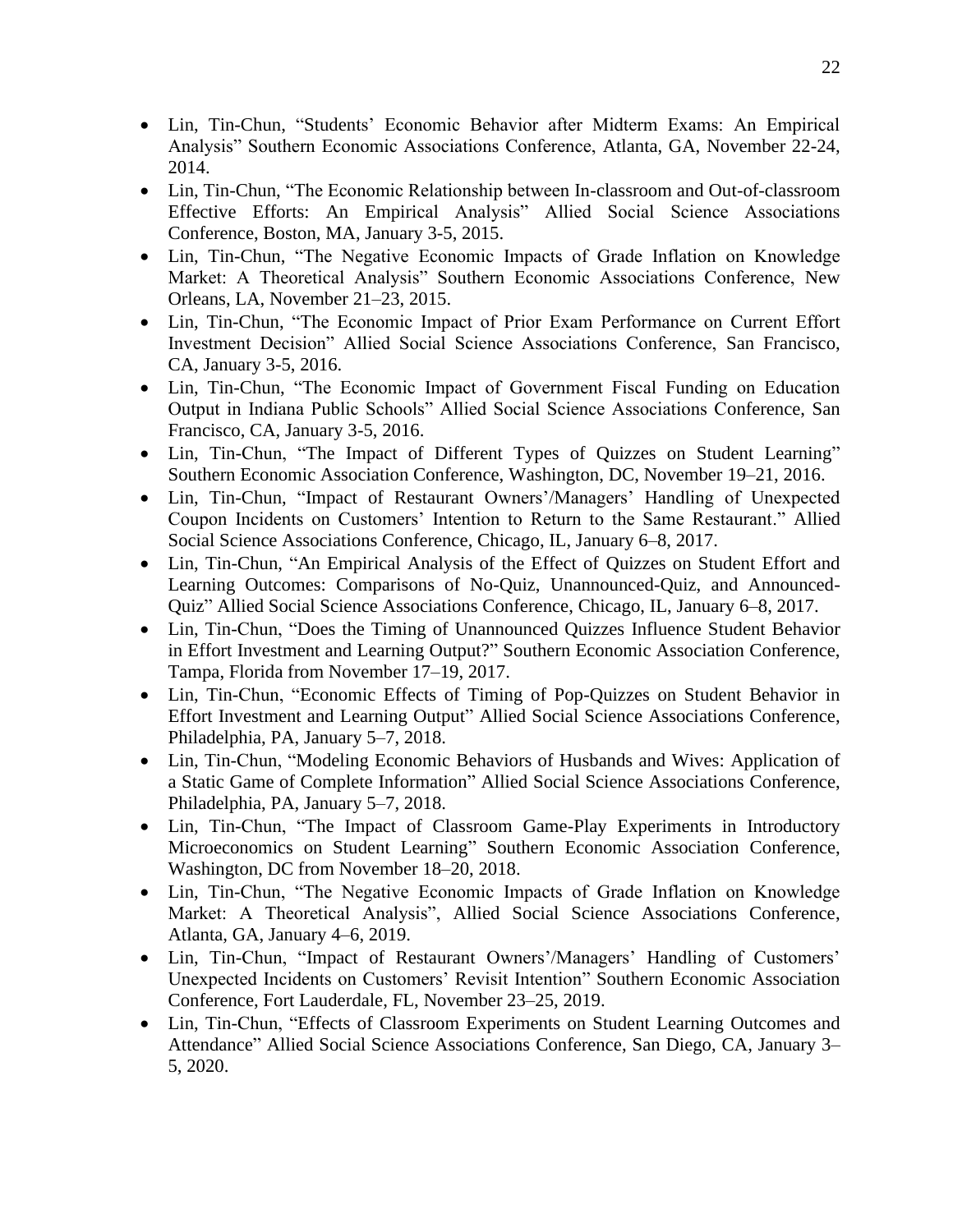- Lin, Tin-Chun, "Modeling the Economic Reciprocal Relationship Between Student Learning and Professor Teaching: An Economic Theoretical Study and Application" Southern Economic Association Conference, New Orleans, LA, November 21–23, 2020. (zoom meeting).
- Lin, Tin-Chun, "Economic Reciprocal Relationship between Student and Professor: Application of a Static Game of Complete Information" Allied Social Science Associations Conference, Chicago, IL, January 3–5, 2021 (zoom meeting).
- Lin, Tin-Chun and Bandyopadhyay, Subir, "Has COVID-19 Impacted the Confidence of Northwest Indiana Businesses? Findings of the 2020 Business Confidence Index" The Second Annual IU Northwest "Celebration of Faculty Research" Program, Indiana University Northwest, Gary, IN, March 19, 2021.
- Lin, Tin-Chun, "Online Learning vs. Face-to-Face Classroom Learning" at the secession of "The Impact of Distance Learning on Education Outcomes" in National Association of Economic Educators (NAEE) 2021 Professional Development Conference (Virtual), June  $10 - 11$ , 2021.
- Lin, Tin-Chun, "Traditional Face-to-Face Classroom vs. Fully Online Learning: Evidence from Teaching Statistics for Business and Economics" Southern Economic Association Conference, Houston, TX, November 20–22, 2021.
- Lin, Tin-Chun, "Student Learning Performance and Satisfaction with Traditional Face-to-Face Classroom vs. Fully Online" Allied Social Science Associations Conference, Boston, MA, January 7–9, 2022.
- Lin, Tin-Chun, "Restaurant Tipping, Consumer Behavior, and Economic Efficiency: An Economic Theoretical Analysis" Allied Social Science Associations Conference, Boston, MA, January 7–9, 2022.

## **CONFERENCE DISCUSSANTS:**

- Western Economic Association International Conference, San Francisco, CA, July 4–8, 2001.
- Southern Economic Association Conference, Tampa, FL, November 17–19, 2001.
- The Academy of Economics and Finance Annual Meeting, Pensacola Beach, FL, February 13–16, 2002.
- Missouri Valley Economics Association Conference, Memphis, TN, February 28–March 2, 2002.
- Western Economic Association International Conference, Seattle, WA, June 29–July 3, 2002.
- Southern Economic Association Conference, New Orleans, LA, November 24–26, 2002.
- Allied Social Science Associations Conference, Washington, D.C., January 3–5, 2003.
- The Western Economic Association International Conference, Denver, CO, July 11–15, 2003.
- Southern Economic Association Conference, San Antonio, TX, November 21–23, 2003.
- Allied Social Science Associations Conference, San Diego, CA, January 2–4, 2004.
- Missouri Valley Economics Association, Kansas City, MO, February 26–28, 2004.
- Midwest Economics Association Conference, Chicago, IL, March 19–21, 2004.
- Missouri Valley Economics Association, Nashville, TN, October 14–16, 2004.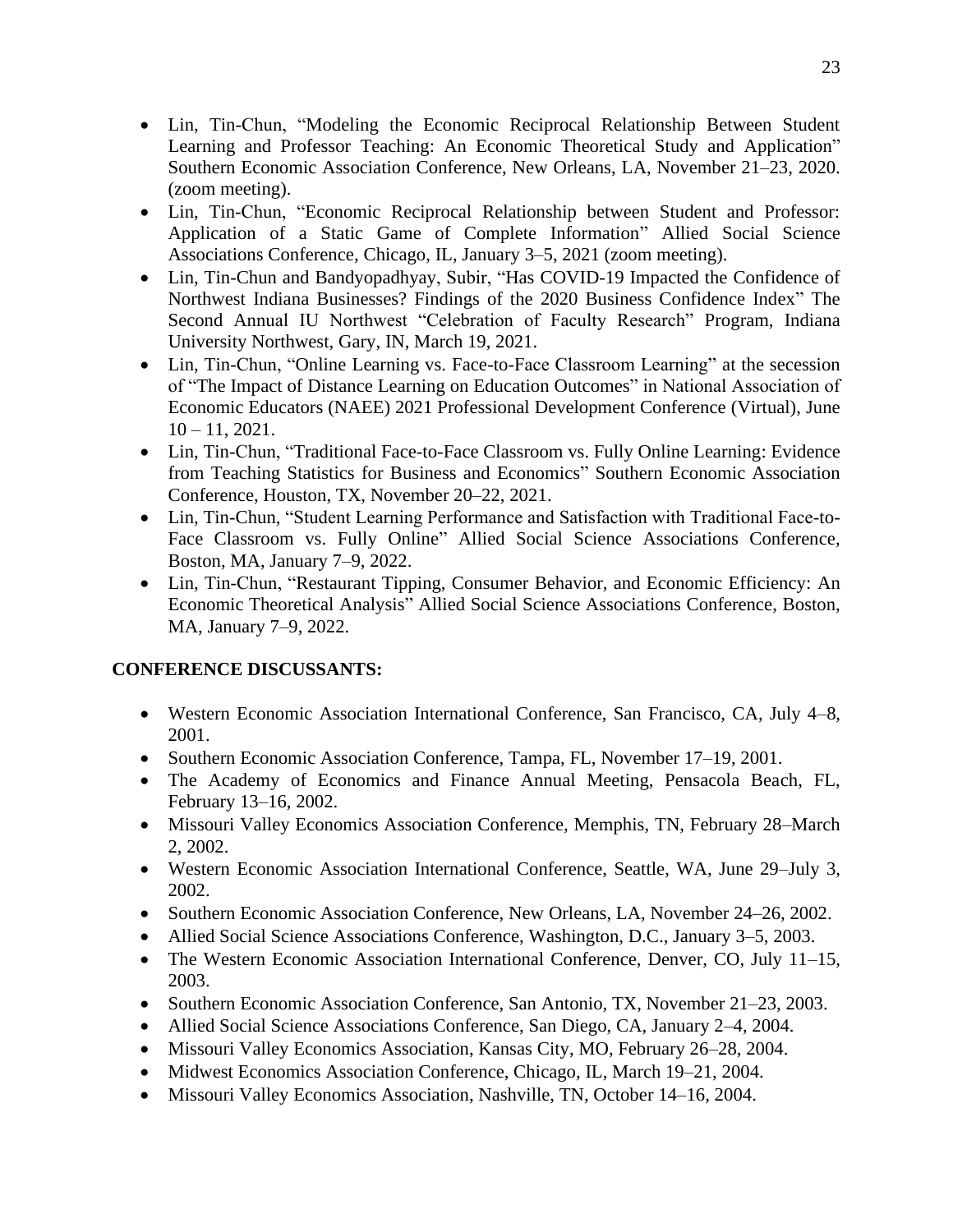- Southern Economic Association Conference, New Orleans, LA, November 21–23, 2004.
- Allied Social Science Associations Conference, Philadelphia, PA, January 7–9, 2005.
- The Western Economic Association International Conference, San Francisco, CA, July 4–8, 2005.
- Indiana Academy of the Social Sciences Association Conference, Terre Haute, IN, October 21, 2005.
- Southern Economic Association Conference, Washington, DC, November 18–20, 2005.
- Allied Social Science Associations Conference, Boston, MA, January 6–8, 2006.
- Midwest Economics Association Conference, Chicago, IL, March 24–26, 2006.
- Western Economic Association International Conference, San Diego, CA, June 29–July 3, 2006.
- Missouri Valley Economic Association Conference, Minneapolis, MN, October 26–28, 2006.
- Southern Economic Association Conference, Charleston, S.C., November 18–21, 2006.
- Allied Social Science Associations Conference, Chicago, IL, January 5–7, 2007.
- Midwest Economics Association Conference, Minneapolis, MN, March 23–25, 2007.
- Western Economic Association International Conference, Seattle, CA, June 29–July 3, 2007.
- Illinois Economic Association Conference, Chicago, IL, October 19–20, 2007.
- Missouri Valley Economics Association Conference, Kansas City, MO, October 25–27, 2007.
- Allied Social Science Associations, New Orleans, LA, January 4–6, 2008.
- Midwest Economics Association, Chicago, IL, March 14–16, 2008.
- Social Science Associations, San Francisco, CA, January 3–5, 2009.
- Midwest Economics Association, Cleveland, OH, March 20–22, 2009.
- Southern Economic Association, San Antonio, Texas, November 21–23, 2009.
- Allied Social Science Associations, Atlanta, GA, January 3–5, 2010.
- Southern Economic Association Conference, Atlanta, GA, November 20–22, 2010.
- Allied Social Science Associations Conference, Denver, CO, January 6–9, 2011.
- Southern Economic Association Conference, Washington, DC, November 19–21, 2011.
- Allied Social Science Associations Conference, Chicago, IL, January 5–8, 2012.
- Indiana Academy of the Social Science Associations Conference, Gary, IN, October 23, 2012.
- Southern Economic Associations Conference, New Orleans, LA, November 16 18, 2012.
- Allied Social Science Associations Conference, San Diego, CA, January 4–6, 2013.
- Southern Economic Associations Conference, Tampa, FL, November 23-25, 2013.
- Allied Social Science Associations Conference, Philadelphia, PA, January 3-5, 2014.
- Southern Economic Associations Conference, Atlanta, GA, November 22-24, 2014.
- Allied Social Science Associations Conference, Boston, MA, January 3-5, 2015.
- Southern Economic Associations Conference, New Orleans, LA, November 21–23, 2015.
- Allied Social Science Associations Conference, San Francisco, CA, January 3-5, 2016.
- Southern Economic Association Conference, Washington, DC, November 19–21, 2016.
- Allied Social Science Associations Conference, Chicago, IL, January 6–8, 2017.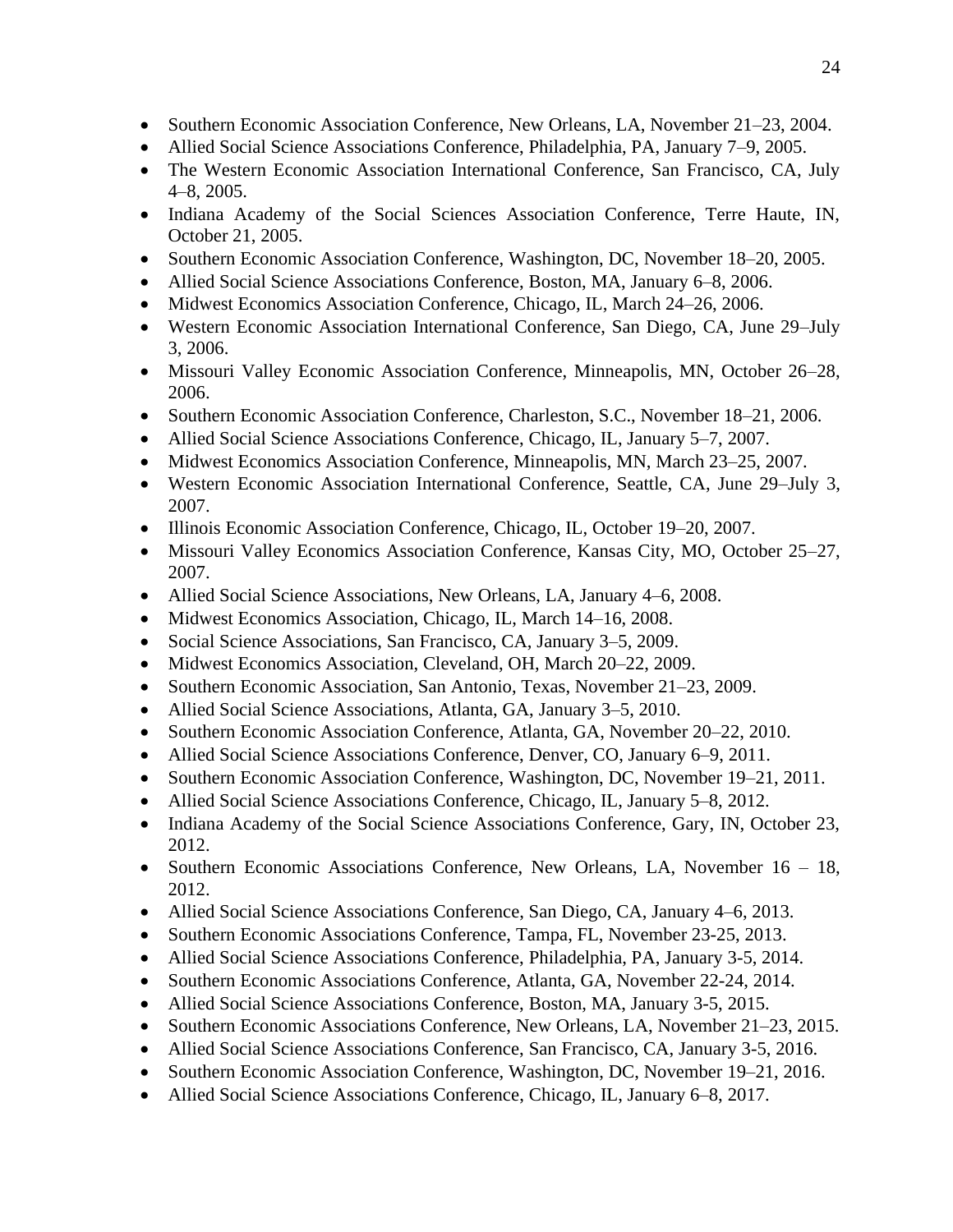- Southern Economic Association Conference, Tampa, Florida from November 17–19, 2017.
- Allied Social Science Associations Conference, Philadelphia. PA, January 5–7, 2018.
- Southern Economic Association Conference, Washington, DC from November 18–20, 2018.
- Allied Social Science Associations Conference, Atlanta, GA, January 4–6, 2019.
- Southern Economic Association Conference, Fort Lauderdale, FL, November 23–25, 2019.
- Allied Social Science Associations Conference, San Diego, CA, January 3–5, 2020.
- Southern Economic Association Conference, New Orleans, LA, November 21–23, 2020. (zoom meeting).
- Allied Social Science Associations Conference, Boston, MA, January 7–9, 2022. (zoom meeting)

## **CONFERENCE CHAIR:**

- The Western Economic Association International Conference, Seattle, WA, June 29–July 3, 2002.
- Mid-South Association of Business Disciplines Conference, Jackson, MS, October 11, 2002.
- The Western Economic Association International Conference, Denver, CO, July 11–15, 2003.
- Western Economic Association International Conference, San Diego, CA, June 29–July 3, 2006.
- Indiana Academy of the Social Science Association Conference, Gary, IN, October 13, 2006.
- Southern Economic Association Conference, Charleston, S.C., November 18–21, 2006.
- Allied Social Science Associations, Atlanta, GA, January 3–5, 2010.
- Southern Economic Association Conference, Washington, DC, November 19–21, 2011.
- Allied Social Science Associations Conference, Chicago, IL, January 5–8, 2012.
- Southern Economic Associations Conference, Tampa, FL, November 23-25, 2013.
- Allied Social Science Associations Conference, Boston, MA, January 3-5, 2015.
- Allied Social Science Associations Conference, San Francisco, CA, January 3-5, 2016.
- Southern Economic Association Conference, Washington, DC, November 19–21, 2016.
- Allied Social Science Associations Conference, Chicago, IL, January 6–8, 2017.
- Southern Economic Association Conference, Tampa, Florida from November 17–19, 2017.
- Allied Social Science Associations Conference, Philadelphia. PA, January 5–7, 2018.
- Allied Social Science Associations Conference, Atlanta, GA, January 4–6, 2019.
- Allied Social Science Associations Conference, San Diego, CA, January 3–5, 2020.
- Allied Social Science Associations Conference, Chicago, IL, January 3–5, 2021 (zoom meeting).

## **AWARDS & FELLOWSHIPS:**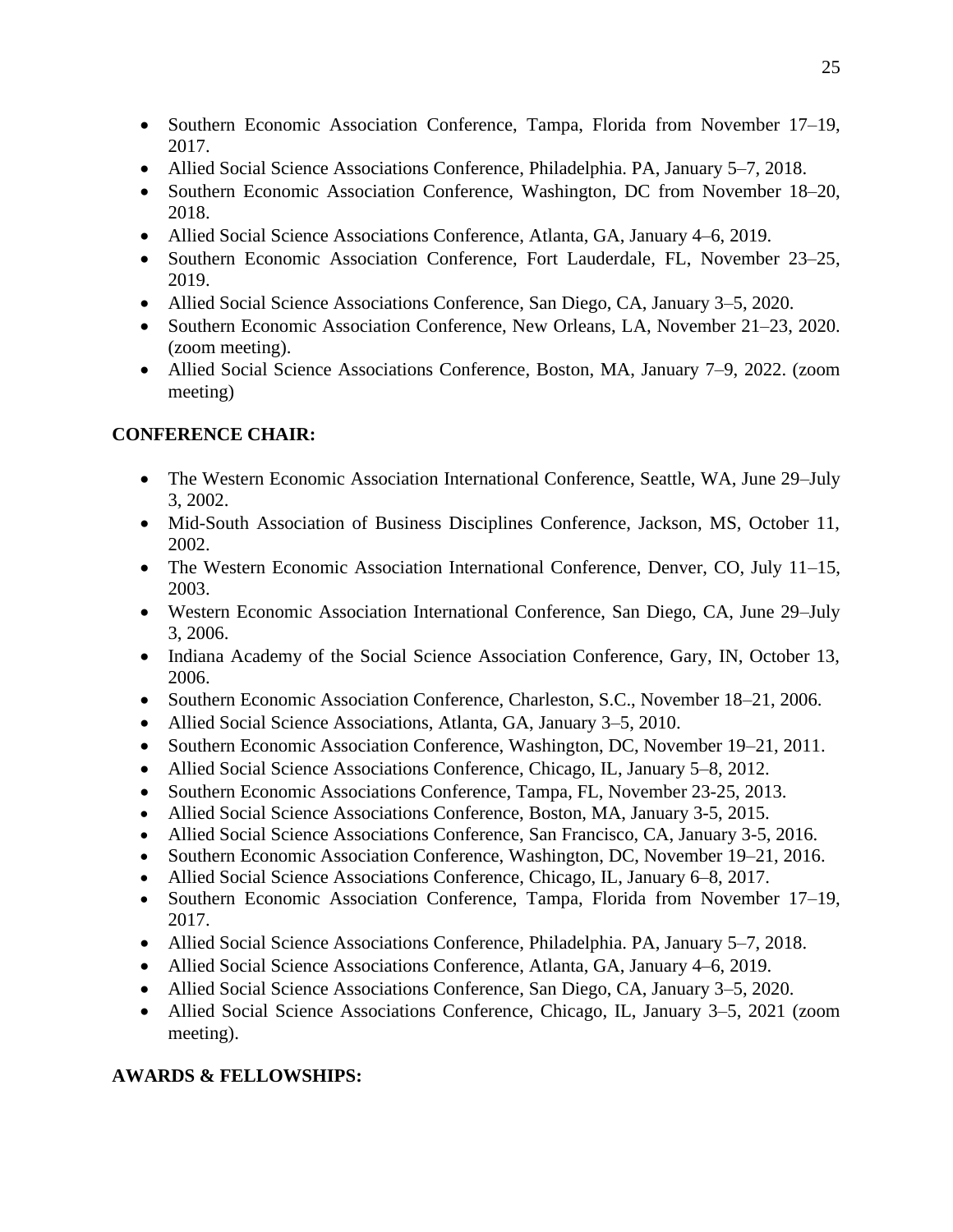- **The Faculty Academy on Excellence in Teaching (FACET)/Mack Center Scholarship of Teaching and Learning Team Fellowship, \$4000**, Indiana University, Bloomington, IN, U.S.A., 2022. Topic: "Using VR in Teaching and Testing the Effects of Student Learning Performance". Team Members: Tin-Chun Lin; William Allegrezza; Ranjan Kini; and Kevin McElmurry.
- **The NSF Award: 21-548 Future of Work at the Human-Technology Frontier**. Project Title: Collaborative Research: FW-HTF-P: IntelEUI: Artificial Intelligence and Extended Reality to Enhance Workforce Productivity for the Energy and Utilities Industry (joint with Dr. Xiaoli Yang (PI) and Dr. Quamar Niyaz (Co-PI), Purdue University Northwest; Dr. Sidike Pacheding (Co-PI) and Dr. Samantha Smith, Michigan Technological University; and Mr. Mike Melvin, Director of NERC Compliance Programs from NIPSCO**)**, National Science Foundation, USA, 2021.
- **The 2020 Distinguished Scholarship and Creative Activity Award** at Indiana University Northwest, Gary, IN, U.S.A., 2021.
- Research Proposal (joint with Subir Bandyopadhyay), entitled "**Has COVID-19 Impacted the Confidence of Northwest Indiana Businesses? Findings of the 2020 Business Confidence Index**" Granted to be Presented at **The Second Annual IU Northwest "Celebration of Faculty Research" program**, Sponsored by the Office of Academic Affairs, Indiana University Northwest, Gary, IN, USA, March, 2021.
- **The Board of Trustees' Teaching Award** at Indiana University Northwest, Gary, IN, U.S.A., 2020.
- **The CISTL Research Fellow (Virtual Reality Research Fellowship) Award** at Indiana University Northwest, Gary, IN, U.S.A., 2020.
- **Indiana University Distinguished Award in Teaching (The 2019 Herman Frederic Lieber Memorial Award for Distinguished Teaching)** at Indiana University, Bloomington, IN, U.S.A., 2019.
- **Teaching Recognition**: five of IU Northwest students recognized me as a professor that has had a positive impact on their personal and/or academic achievement, Indiana University Northwest, 2018 – 2019.
- **Teaching Recognition**: two of IU Northwest students recognized me as a professor that had a positive influence on their studies and life, Indiana University Northwest, 2018
- **15-Year Service Award** at Indiana University Northwest, Gary, IN, U.S.A., April, 2019.
- **The Indiana University Council for Regional Engagement and Economic Development (CREED) Regional Economic Development (RED) Fund Award** (with Subir Bandyopadhyay), \$2500, Indiana University, Bloomington, IN, U.S.A., 2018. Project Title: Developing NWIBCI: A Business Confidence Index for Northwest Indiana.
- **Albert Nelson Marquis Lifetime Achievement Award,** Marquis Who's Who, U.S.A. 2018.
- **Founder's Day Award for Excellence in Teaching (only one winner a year)** at Indiana University Northwest, Gary, IN, U.S.A., 2018.
- **Teaching Recognition**: three of IU Northwest students recognized me as a professor that had a positive influence on their studies and life, Indiana University Northwest, 2018.
- **Selected as an IUN Representative** for the **Indiana University FACET 2018–2020 Faculty Leadership Institute**, Indiana University, Bloomington, IN. 2018.
- **The Board of Trustees' Teaching Award** at Indiana University Northwest, Gary, IN, U.S.A., 2017.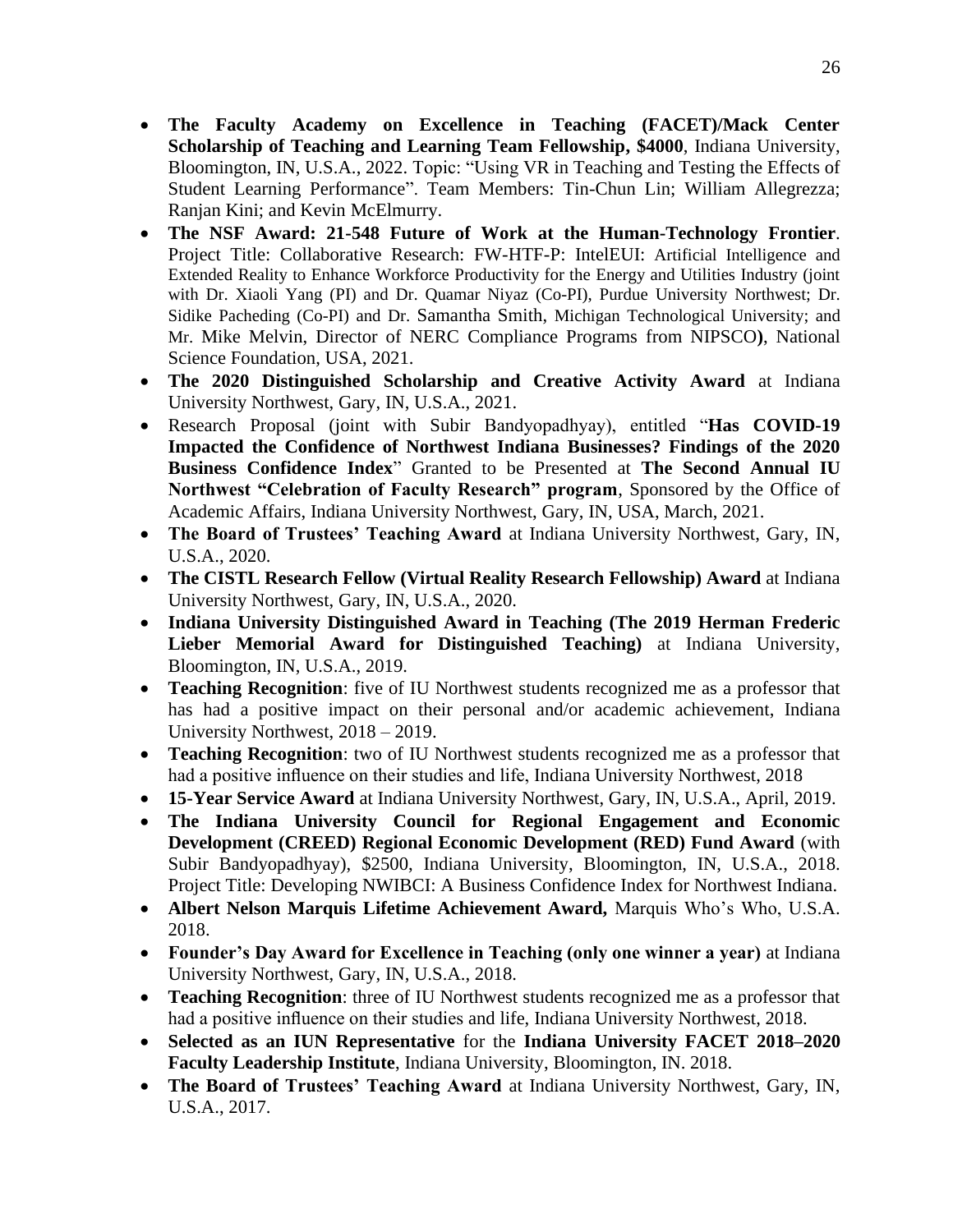- **The CISTL Teaching Fellow Award** at Indiana University Northwest, Gary, IN, U.S.A., 2017.
- **The Faculty Academy on Excellence in Teaching (FACET)/Mack Center Scholarship of Teaching and Learning Grant Award**, \$500, Indiana University, Bloomington, IN, U.S.A., 2017. Topic: "Does the Timing of Unannounced Quizzes Influence Student Behavior in Effort Investment and Learning Output?"
- **Selected as a Finalist**, **Founder's Day Teaching Award (only one winner)**, Indiana University Northwest, Gary, IN, U.S.A., 2017.
- **Teaching Recognition**: two of IU Northwest students recognized me as a professor that had a positive influence on their studies and life, Indiana University Northwest, 2017.
- **Certificate Award of Voluntary Teaching Economics at School of Munster, Muster, Indiana.** The Junior Achievement, Indiana, U.S.A., 2017.
- **The CISTL (Center for Innovation and Scholarship in Teaching and Learning) Scholarship of Teaching and Learning Award**, \$500, Indiana University Northwest, Gary, IN, U.S.A., 2016. The Awarded Journal Article: "An Investigation of the Relationship between In-Class and Out-of-Class Efforts on Student Learning: Empirical Evidence and Strategy Suggestion", *Journal of The Scholarship of Teaching and Learning* (**Published by Indiana University FACET**), 16(4), 2016, pp. 14–32.
- **Selected to the FACET (Faculty Academy on Excellence in Teaching) Member in Recognition of Distinguished Contributions to Teaching and Learning**, Indiana University, Bloomington, IN, 2016.
- **The Faculty Academy on Excellence in Teaching (FACET)/Mack Center Scholarship of Teaching and Learning Fellowship, \$2000**, Indiana University, Bloomington, IN, U.S.A., 2015. Topic: "Using Economic Theories to Develop a Model of Quizzes and Comparisons of Pop-Quiz, Announced-Quiz, and No-Quiz".
- **Teaching Recognition**: four of IU Northwest students recognized me as a professor that had a positive influence on their studies and life, Indiana University Northwest, 2014.
- **Men's Basketball Recognition** for contribution, support, and positive influence to the university and to our student-athletes, Indiana University Northwest, 2014 and 2015.
- **The Board of Trustees' Teaching Award** at Indiana University Northwest, Gary, IN, U.S.A., 2014.
- **The Faculty Academy on Excellence in Teaching (FACET)/Mack Center Scholarship of Teaching and Learning Grant Award**, \$500, Indiana University, Bloomington, IN, U.S.A., 2014. Topic: "Students' Economic Behavior after Midterm Exams: An Empirical Analysis".
- **10-Year Service Award** at Indiana University Northwest, Gary, IN, U.S.A., April, 2014.
- **The Annual Faculty Award for Outstanding Performance in Research and Scholarly Activity** in 2012, School of Business and Economics, Indiana University Northwest, Gray, IN, U.S.A.
- **The Annual Faculty Award for Outstanding Performance in Research and Scholarly Activity** in 2009, School of Business and Economics, Indiana University Northwest, Gray, IN, U.S.A.
- **5-Year Service Award** at Indiana University Northwest, Gary, IN, U.S.A., April, 2009.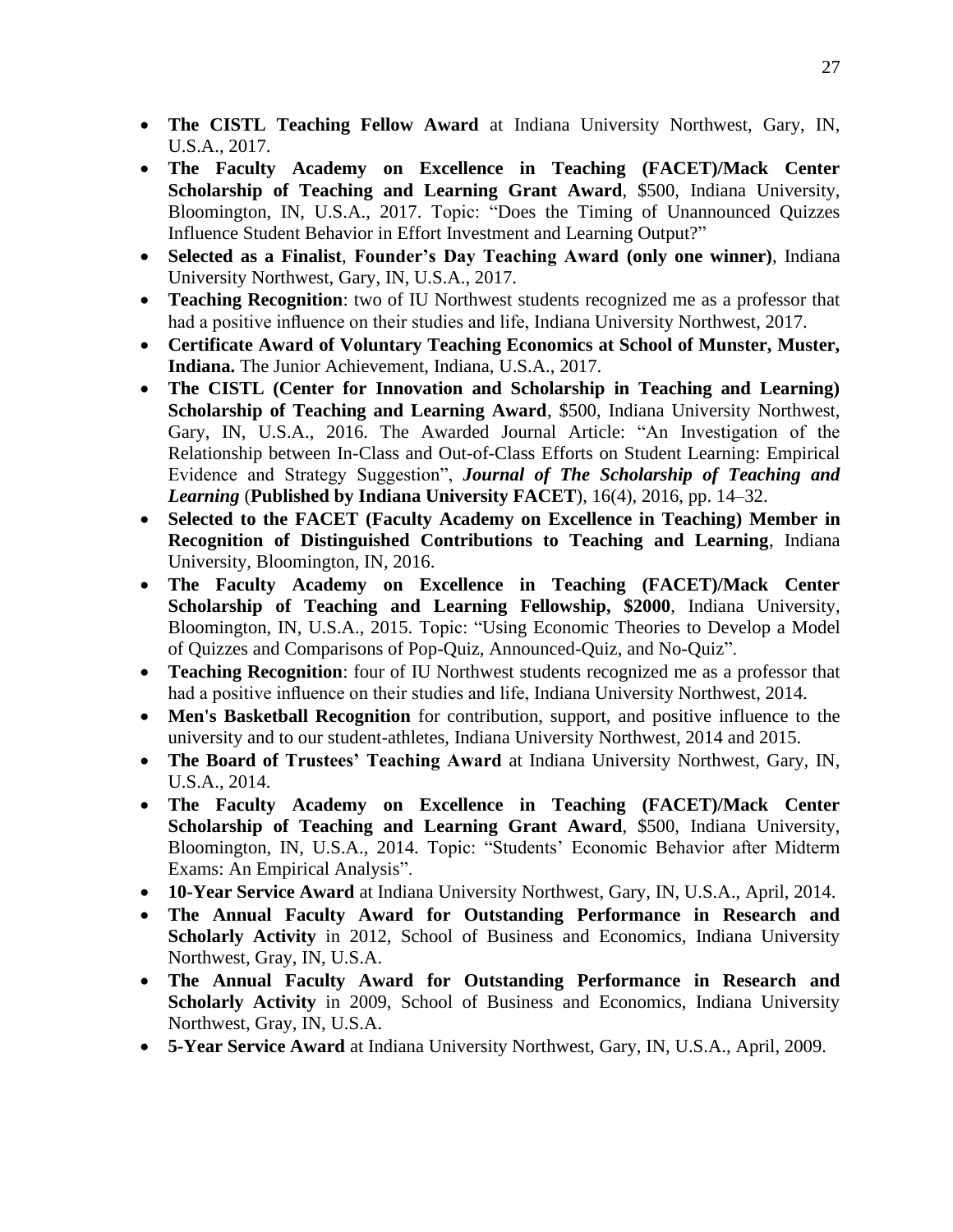- **Summer Faculty Research Fellowship**, Indiana University Northwest, Gary, IN, U.S.A., 2009-2010. Topic: "An Economic Analysis for Two Important Components of Teacher Quality: Education Level and Teaching Experience".
- **Summer Faculty Research Fellowship**, Indiana University Northwest, Gary, IN, U.S.A., 2008-2009. Topic: "Local Taxes, Education Choice, and Income Inequality: A Theoretical and Empirical Analysis".
- **Summer Faculty Research Fellowship**, Indiana University Northwest, Gary, IN, U.S.A., 2007-2008. Topic: "Teacher Quality, Teacher Salary, and Student Performance in Public Schools: A Theoretical and Empirical Analysis".
- **The Annual Faculty Award for Outstanding Performance in Research and Scholarly Activity** in 2006, School of Business and Economics, Indiana University Northwest, Gray, IN, U.S.A.
- **Award of Achieving Bronze Level Status in CETL's Loyalty Rewards Program during 2005–2006**, Indiana University Northwest, Gary, IN, U.S.A., 2006.
- **Summer Faculty Research Fellowship**, Indiana University Northwest, Gary, IN, U.S.A., 2006-2007. Topic: The Optimal Weighting Algorithm of Education Index in an Empirical Economic Growth Model and Its Implications".
- **Summer Faculty Research Fellowship**, Indiana University Northwest, Gary, IN, U.S.A., 2005-2006. Topic: "Restaurant Tipping and Consumer Behavior: Do Tips Create Excess Burden?"
- **Doctoral Dissertation Fellowship**, The Chiang Ching-Kuo Foundation, McLean, VA, U.S.A., 2000. Topic: "Essays on Education Investment, Income Inequality, and Economic Growth."
- **Graduate School Grants-in-Aid Fellowship**, The Pennsylvania State University, University Park, PA, U.S.A., 1998.
- **Grants-in-Aid Fellowship for Graduate Students Abroad**, The Lins Foundation, Taipei, Taiwan, 1993.
- **Bachelor Thesis Award**, The Cooperative Bank of Taiwan, Taipei, Taiwan, 1991.
- **The Economics Alumni Awards**, National Taiwan University, Taipei, Taiwan, 1990.
- **The Day Honor Awards**, National Taiwan University, Taipei, Taiwan, 1990.
- **The Day Honor Awards**, National Taiwan University, Taipei, Taiwan, 1989.
- **The Outstanding Student Awards**, International Tel-communications Administration, Taipei, Taiwan, 1989.
- **The Book Coupon Awards**, National Taiwan University, Taipei, Taiwan, 1989.

## **NOMINEES:**

- Founder's Day Teaching Award, Indiana University Northwest, Gary, IN, U.S.A., 2005.
- Founder's Day Teaching Award, Indiana University Northwest, Gary, IN, U.S.A., 2010.
- Founder's Day Teaching Award, Indiana University Northwest, Gary, IN, U.S.A., 2015.
- Founder's Day Teaching Award, Indiana University Northwest, Gary, IN, U.S.A., 2016. (Completed Application and In the First Top Tier).
- Founder's Day Teaching Award, Indiana University Northwest, Gary, IN, U.S.A., 2017. (Completed Application and In the Finalist list)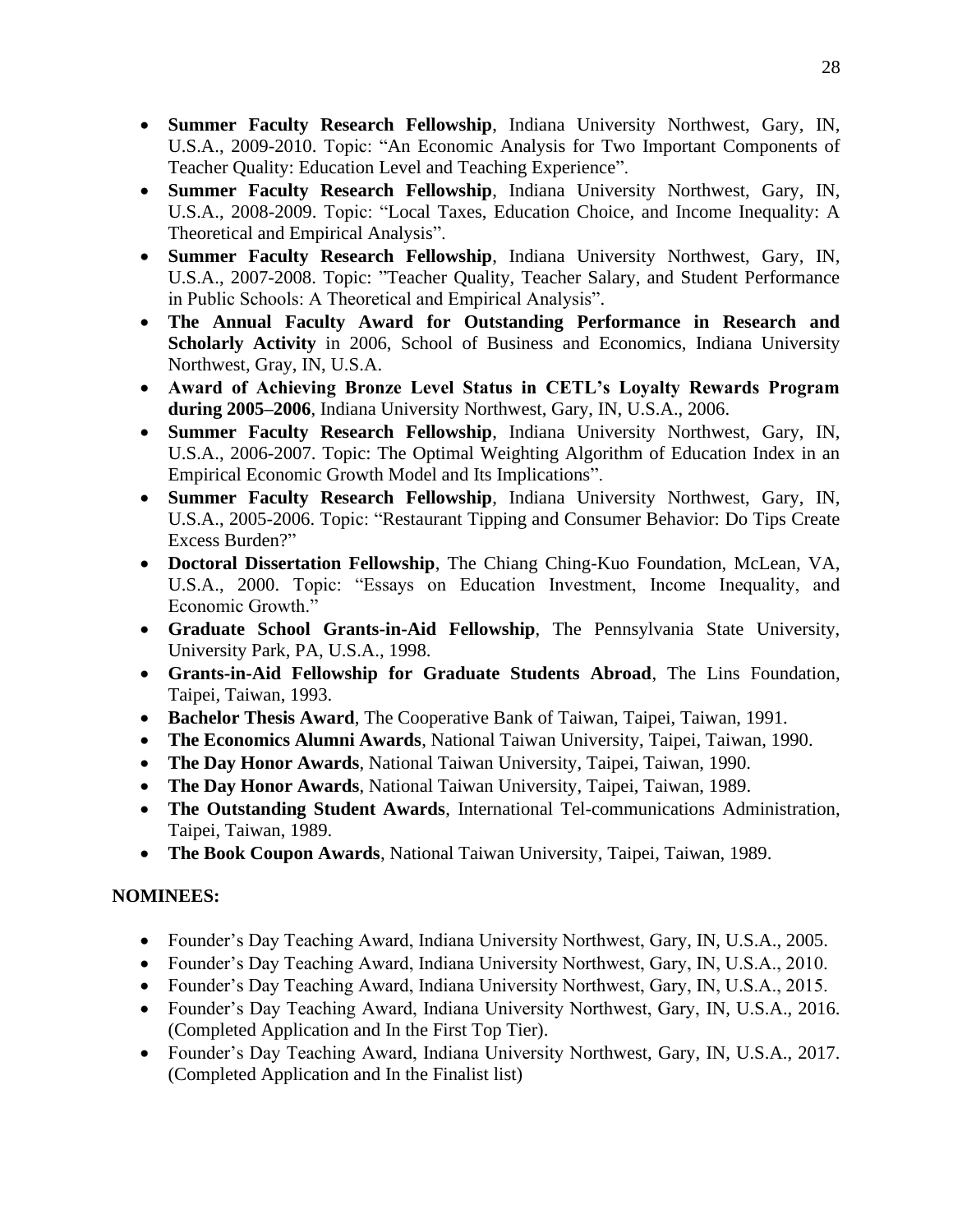- Faculty Academy on Excellence in Teaching (FACET) Fellowship, Indiana University Northwest, Gary, IN, USA, 2013.
- Faculty Academy on Excellence in Teaching (FACET) Fellowship, Indiana University Northwest, Gary, IN, USA, 2014.
- Faculty Academy on Excellence in Teaching (FACET) Fellowship, Indiana University Northwest, Gary, IN, USA, 2015.

#### **UNIVERSITY SERVICES:**

- Departmental Textbook Selection Committee at Southeastern Louisiana University.
- University Senate Academic Committee at Southeastern Louisiana University.
- Coordinator for the United Way at Southeastern Louisiana University.
- Organizer at Chinese Economic Association North America.
- Indiana University Distinguished Teaching Award Committee, Indiana University.
- Assessment Committee at Indiana University Northwest.
- Curriculum Committee at Indiana University Northwest.
- Faculty Affairs Committee at Indiana University Northwest.
- Student Learning and Success Committee at Indiana University Northwest.
- Faculty Development Committee at Indiana University Northwest.
- Strategic Planning Committer at Indiana University Northwest.
- International Affair Committee at Indiana University Northwest.
- Economics Faculty Search Committee at Indiana University Northwest.
- "Research Support Fund" Committee at Indiana University Northwest.
- "Research Project Initiation Grant" Committee at Indiana University Northwest.
- Trustees' Teaching Award Committee at Indiana University Northwest.
- Founders' Day Teaching Award Committee at Indiana University Northwest.
- Distinguished Scholarship and Creative Activity Award Selection Committee at Indiana University Northwest.
- Campus Admissions Committee at Indiana University Northwest.
- Campus Faculty Development Committee at Indiana University Northwest.
- School Promotion and Tenure Committee at Indiana University Northwest.
- School Technology Interface Committee at Indiana University Northwest.
- School Library Committee Chair at Indiana University Northwest.
- FACET/Mack Travel Grant Committee at Indiana University.
- Undergraduate Research Fund Committee at Indiana University Northwest.
- CISTL Scholarship of Teaching and Learning Award Committee at Indiana University Northwest.
- Indiana University FACET (**Faculty Academy on Excellence in Teaching)** Retreat Planning Committee.
- Committee Chair, Indiana University FACET (**Faculty Academy on Excellence in Teaching)** Campus Selection Committee.
- Indiana University FACET Innovate Awards (Collaborative Activity Award, Community Engagement Award, Creative Uses of Online Tools Award, and Skills Across the Curriculum Award) Committee.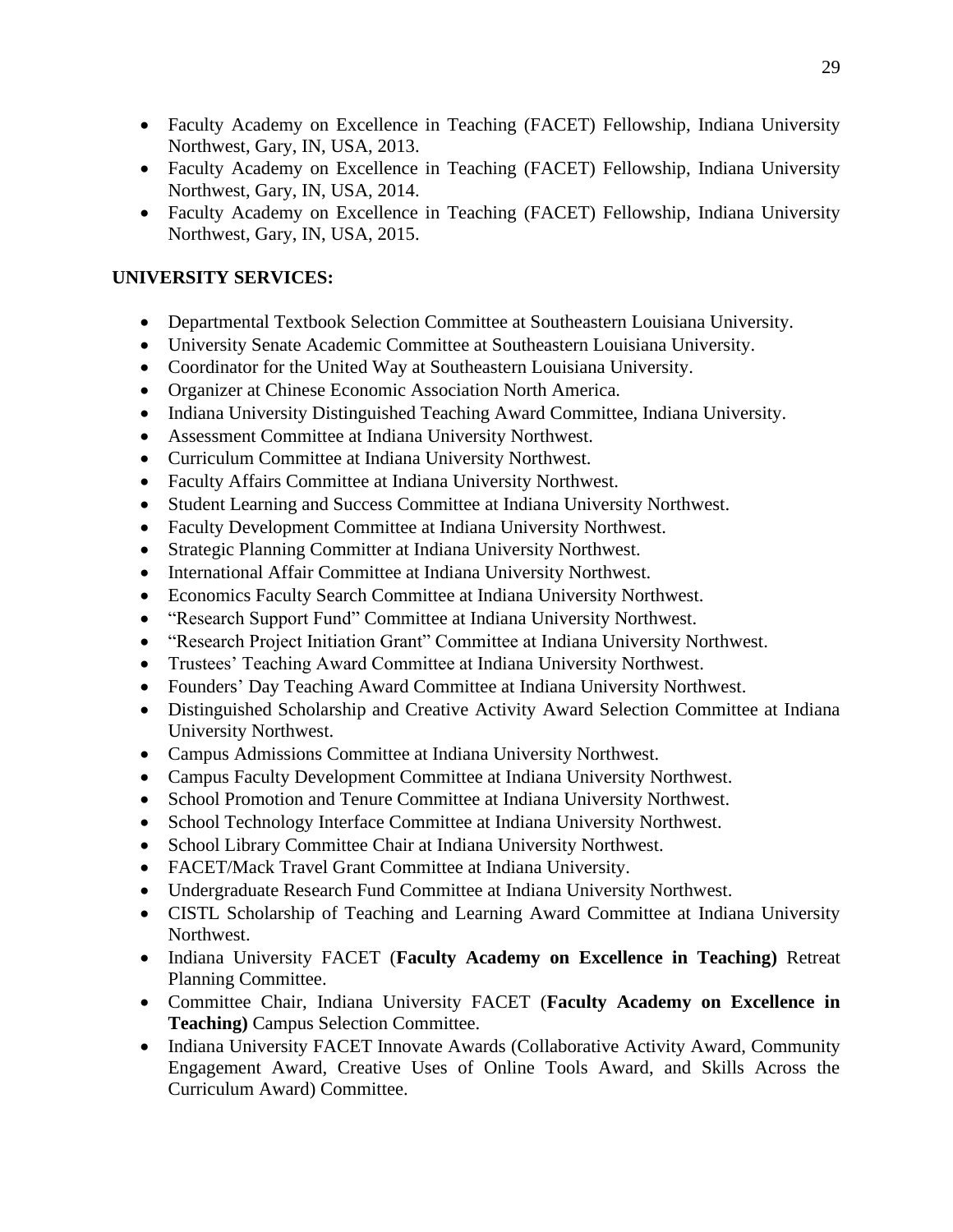- Faculty Board of Review Committee at Indiana University Northwest.
- External Promotion & Tenure Committee for Mathematics Department at Indiana University Northwest.
- External Promotion & Tenure Committee for School of Business & Economics at Indiana University South Bend.
- External Promotion & Tenure Committee for School of Allied Health at Southern Illinois University.
- Representative for Indiana University Northwest at the Munster Chamber of Commerce.
- MBA task force Committee, School of Business and Economics, Indiana University Northwest.
- The Dean's Review Committee, Indiana University Northwest.
- Committee member for School of Business and Economics Harris Impact award, School of Business and Economics, Indiana University Northwest.

## **COMMUNITY SERVICES:**

- I serve as a volunteer lecturer for **School Town of Munster** in Munster, Indiana to give students basic economics lectures designed by The Junior Achievement Program whenever they need me to do so, 2014 – Present.
- I offered my advice and suggestion to **Dr. Jeffrey Hendrix**, Munster schools Superintendent on February 24, 2015 in the meeting. Munster schools were having deficit crisis and declining enrollment issue.
- I annually presented a research project with Subir Bandyopadhyay, entitled "Developing NWIBCI: A Business Confidence Index for Northwest Indiana," at **Munster Rotary**, Munster, IN.
- I presented a research project with Subir Bandyopadhyay, entitled "Has COVID-19 Impacted the Confidence of Northwest Indiana Businesses? Findings of the 2020 Business Confidence Index" at **Munster Rotary**, Munster, IN, on March 2, 2021.
- I serve as a judge for the 4th of July floats in Munster, Indiana, 2019 Present.
- I serve as a juror on Monday, August 19, 2019 for the Lake Superior Court.
- I was interviewed by PBS Lakeshore for their TV show, September  $10^{th}$ , 2019, Indiana.
- I was invited by Indiana Humanities in Indianapolis as a guest expert for a book (Title: *Misbehaving: The Making of Behavioral Economics*, by Richard H. Thaler) discussion on Tuesday, November 30, 2021 at 6:30 p.m. as a 90-minute virtual session.

## **PROFESSIONAL MEMBERSHIPS:**

- American Economic Association.
- Western Economic Association International.
- Southern Economic Association,
- Missouri Valley Economic Association.
- Academy of Economics and Finance.
- Chinese Economic Association North America.
- Mid-South Association of Business Disciplines.
- Midwest Economic Association.